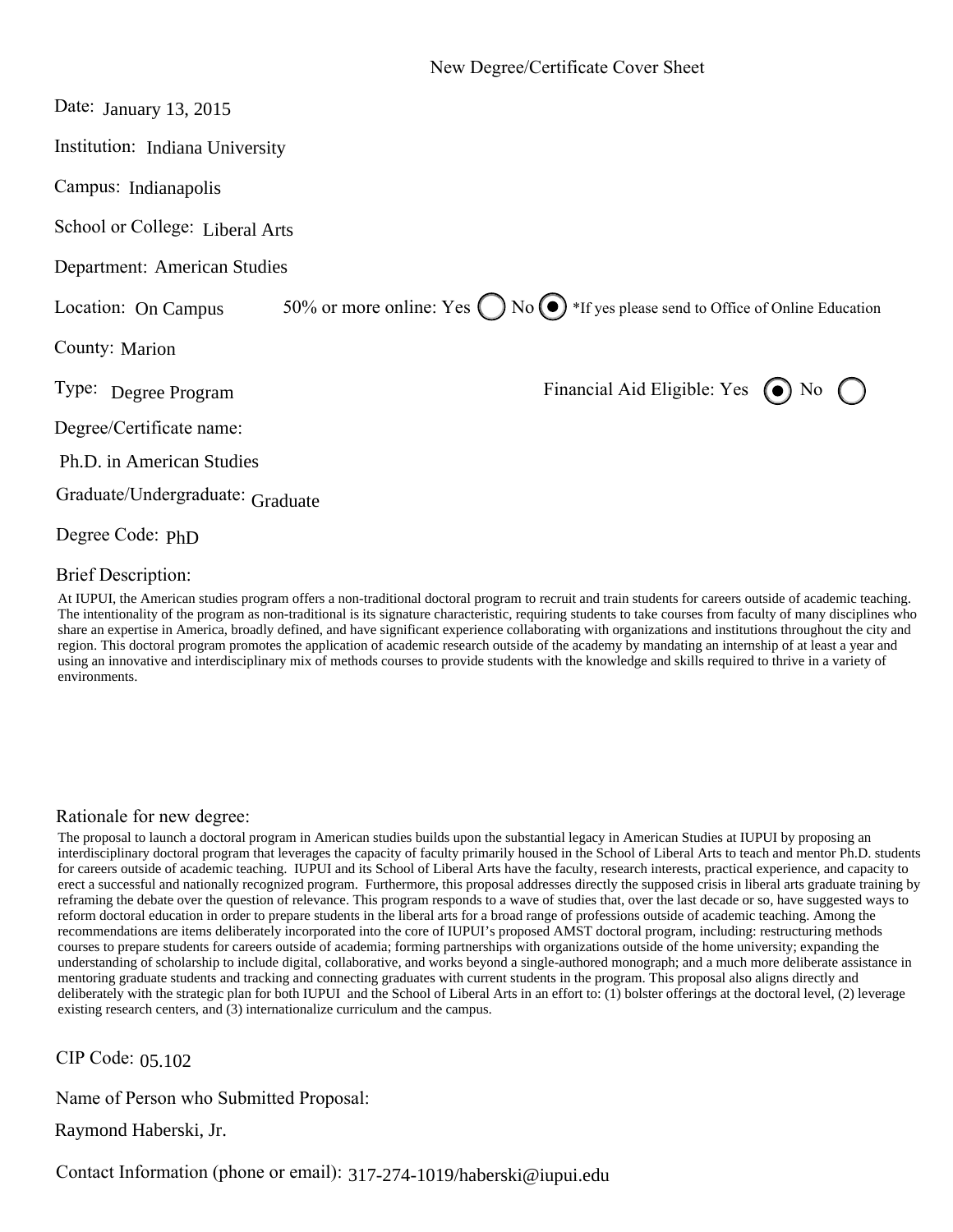# **IUPUI**

# **School of Liberal Arts**

# **Ph.D. in American Studies**

# **Program Proposal**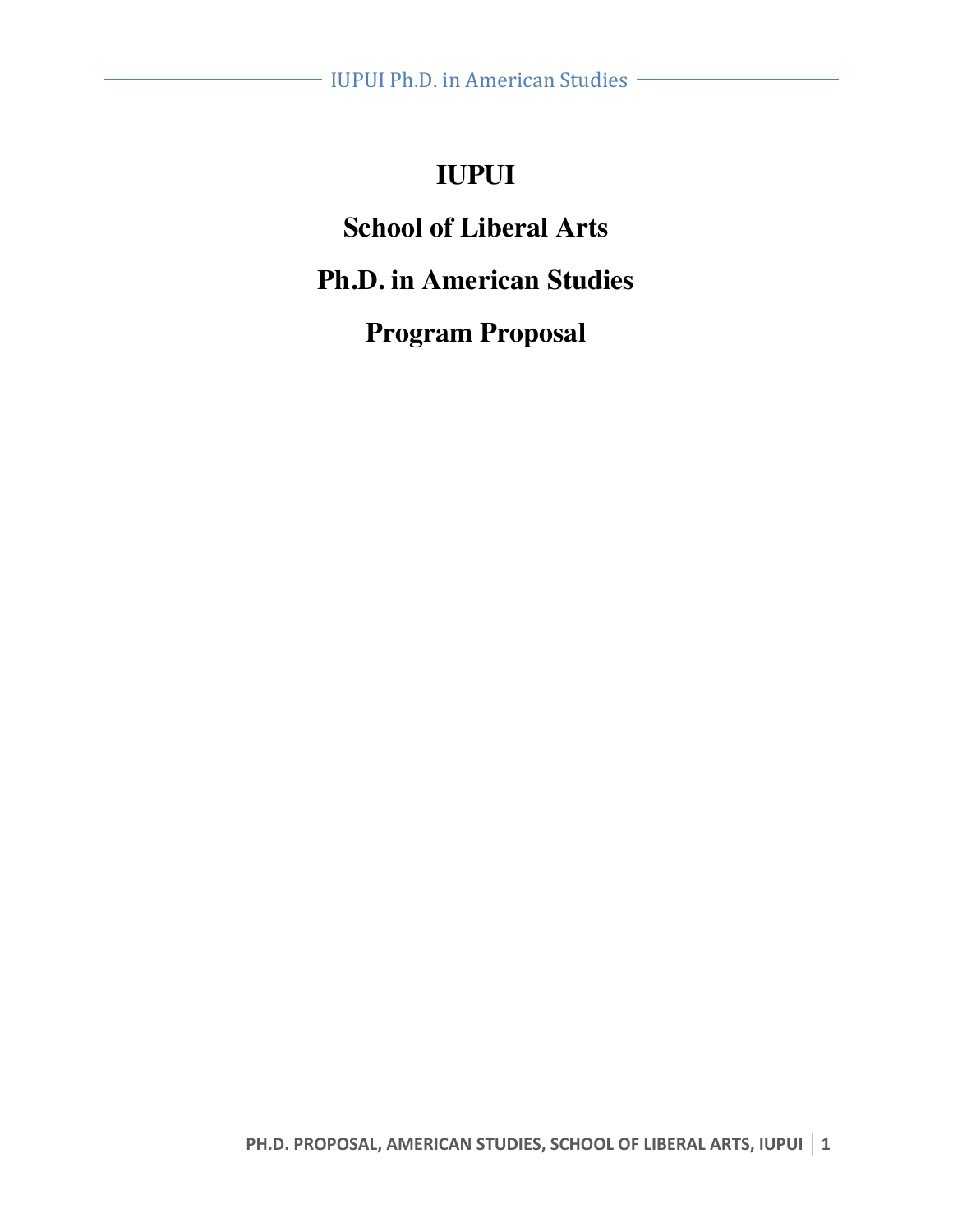| <b>INSTITUTION:</b>                          | <b>IUPUI</b>                     |
|----------------------------------------------|----------------------------------|
| SCHOOL:                                      | Liberal Arts                     |
| DEGREE PROGRAM TITLE:                        | <b>Ph.D.</b> in American Studies |
| FORM OF RECOGNITION TO                       |                                  |
| BE AWARDED/DEGREE CODE: Doctor of Philosophy |                                  |
| SUGGESTED CIP CODE:<br>05 102                |                                  |
| LOCATION OF PROGRAM/ CAMPUS CODE: IUPUI      |                                  |
|                                              |                                  |

Projected Date of Implementation: **August 2016**

DATE PROPOSAL WAS APPROVED BY INSTITUTIONAL BOARD OF TRUSTEES:

#### \_\_\_\_\_\_\_\_\_\_\_\_\_\_\_\_\_\_\_\_\_\_\_\_\_\_\_\_\_\_\_\_\_\_\_\_\_\_\_\_\_\_\_\_\_\_\_\_\_\_\_\_\_\_\_\_\_\_\_\_\_\_\_\_\_\_\_\_\_\_\_\_\_\_\_\_\_ SIGNATURE OF AUTHORIZING INSTITUTIONAL OFFICER

\_\_\_\_\_\_\_\_\_\_\_\_\_\_\_\_\_\_\_\_\_\_\_\_\_\_\_\_\_\_\_\_\_\_\_\_\_\_\_\_\_\_\_\_\_\_\_\_\_\_\_\_\_\_\_\_\_\_\_\_\_\_\_\_\_\_\_\_\_\_\_\_\_\_\_\_\_ DATE

\_\_\_\_\_\_\_\_\_\_\_\_\_\_\_\_\_\_\_\_\_\_\_\_\_\_\_\_\_\_\_\_\_\_\_\_\_\_\_\_\_\_\_\_\_\_\_\_\_\_\_\_\_\_\_\_\_\_\_\_\_\_\_\_\_\_\_\_\_\_\_\_\_\_\_\_\_ DATE RECEIVED BY COMMISSION FOR HIGHER EDUCATION

\_\_\_\_\_\_\_\_\_\_\_\_\_\_\_\_\_\_\_\_\_\_\_\_\_\_\_\_\_\_\_\_\_\_\_\_\_\_\_\_\_\_\_\_\_\_\_\_\_\_\_\_\_\_\_\_\_\_\_\_\_\_\_\_\_\_\_\_\_\_\_\_\_\_\_\_\_ COMMISSION ACTION (DATE)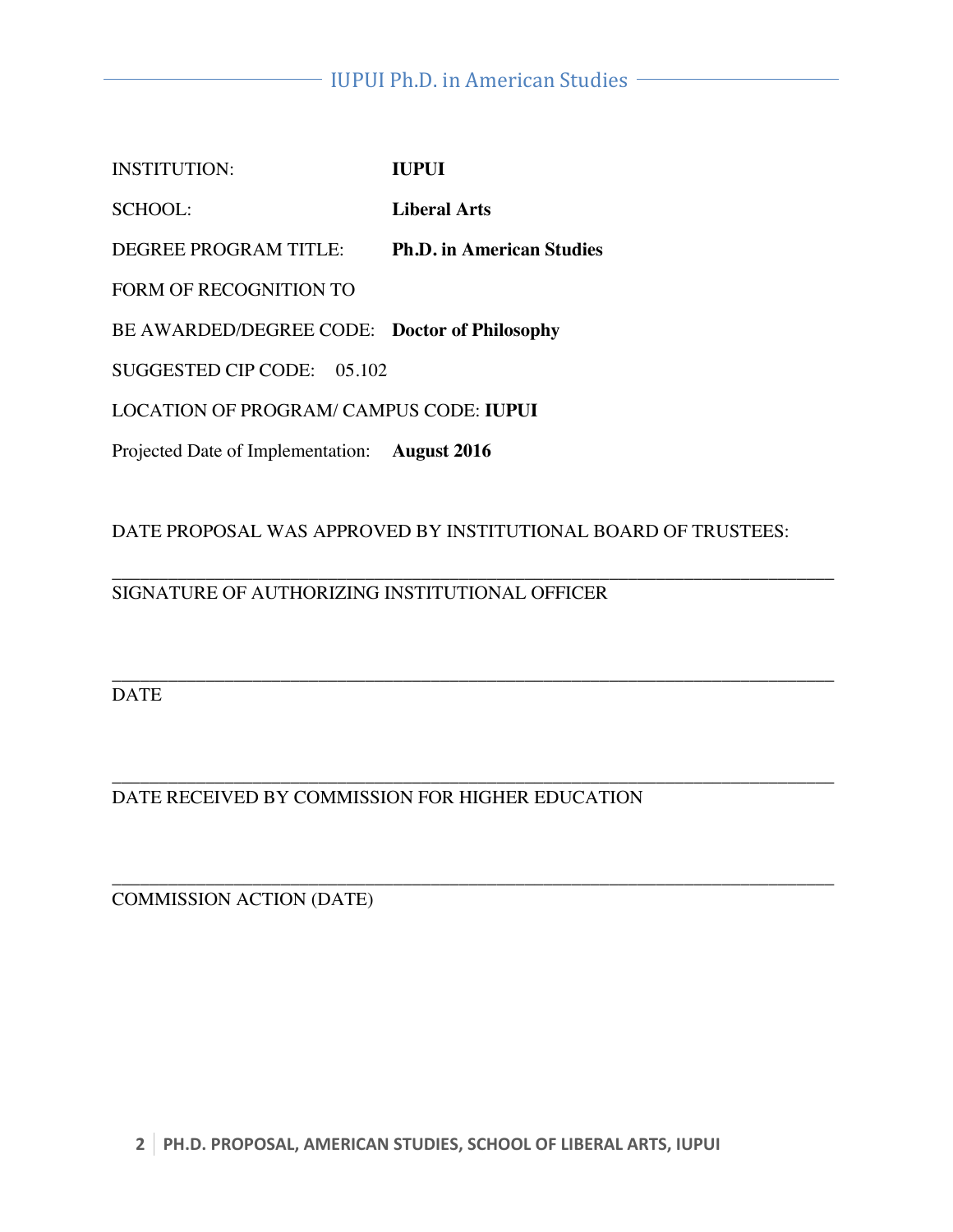## **I. Characteristics of the Program**

Title of Degree: Ph.D. in American Studies IUPUI School of Liberal Arts

- a. Campus Offering Program: Indiana University-Indianapolis
- b. Scope of Delivery (Specific Sites or Statewide): IUPUI and centers for American Studies abroad
- c. Mode of Delivery (Classroom, Blended, or Online): Classroom
- d. Other Delivery Aspects: Internship required
- e. Academic Unit(s) Offering Program: American Studies (School of Liberal Arts)
- f. Anticipated starting semester: August 2016

## **II. Rationale for the Program**

A. Institutional Rationale

#### *Why is the institution proposing this program?*

In 1975, a group of faculty representing a variety of fields within the liberal arts at IUPUI collaborated on the creation of the Center for American Studies. The founding members of this center included many who would become the most distinguished faculty in the school, including Jan Shipps, Rowland (Tony) Sherrill, Miriam Langsam, Ralph Gray, James Smurl, Paul Nagy, Bernard Friedman, and Samuel Roberson. The center served as an incubator for ideas that grew into significant academic endeavors, including, the Center for the Study of Religion and American Culture, the POLIS Center, the Institute for American Thought, and the School for Philanthropy. From its beginning at IUPUI, American Studies sought to unite disciplines for the benefit of the campus. Below is an excerpt from a proposal to name a director of American Studies that captures the original vision for the center.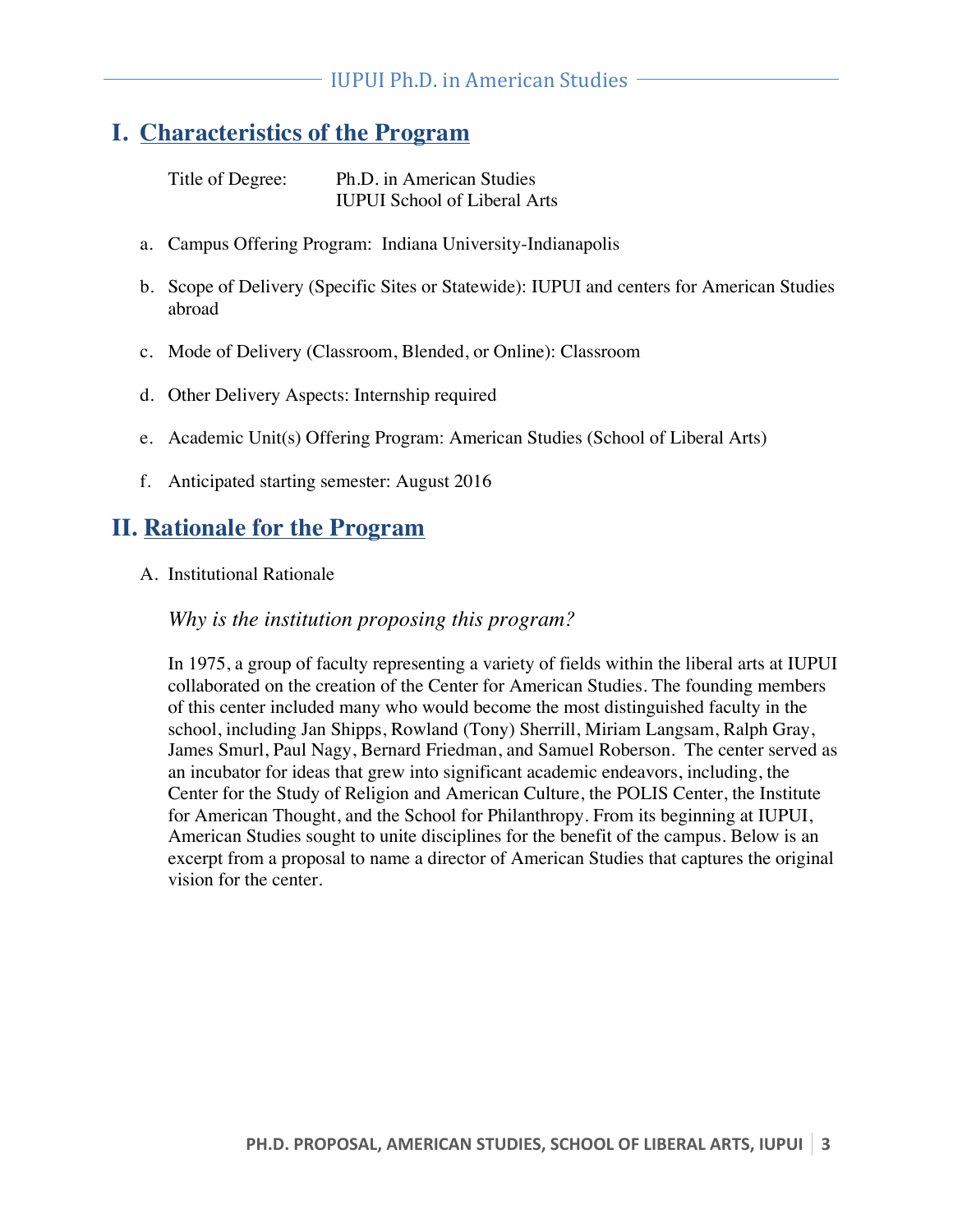The Center for American Studies is located in the School of Liberal Arts at IUPUI. According to its formal statement of purpose,

the Center offers a point of convergence and interchange for members of that large and diverse academic community whose intellectual concerns focus on some dimension of the American experience. It seeks, through the sponsorship of symposia and conferences and the support of research and publication, to encourage reflection on all significant aspects of American life; to foster interdisciplinary studies; to stimulate a sense of intellectual community [within and beyond the boundaries of the school]; and to provide occasions for the consideration of matters of broad cultural moment.

The proposal to launch an applied doctoral program in American studies builds upon the legacy established by the original Center by proposing an interdisciplinary doctoral program that leverages the capacity of faculty primarily housed in the School of Liberal Arts to teach and mentor Ph.D. students for careers outside of academic teaching. IUPUI and its School of Liberal Arts have the faculty, research interests, practical experience, and capacity to operate a successful and nationally recognized program. Furthermore, this proposal addresses directly problems in liberal arts graduate training by reframing a debate over the question of relevance. Michael Bérubé recently suggested what is often missing from this debate: "We need to remake our programs from the ground up to produce teachers and researchers and something elses, but since it is not clear what those something elses might be, we haven't begun to rethink the graduate curriculum accordingly."<sup>1</sup> The proposed Ph.D. in American studies addresses those "something elses" by bringing together the experience and vision of IUPUI's scholars, centers, and community partners.

The foundation of this proposal rests on the considerable expertise in the School of Liberal Arts to study America, broadly defined. A majority of the departments and programs contained in the school have clear connections to the study of American life and a large percentage of faculty research and teaching covers areas related to the United States. If one uses the IU research profile system called Pivot, over 406 profiles across the IUPUI campus include either "United States" or "American," and of those, sixtyseven are in the social sciences and forty-two are in the humanities. In short, IUPUI has a vast and substantial pool of research faculty who are invested in the study of America. This proposed program incorporates such expertise to teach foundational or methods courses, to lead doctoral students through Ph.D. minor concentrations, to serve on dissertation committees, and to help students identify doctoral internships.

The intentionality of the program as non-traditional is its signature characteristic. First, this doctoral program does not exist solely in a single department but rather seeks to recruit students who are interested in exploring issues through a multi-disciplinary approach. Second, this program draws on courses already being offered across the many disciplines included in the School of Liberal Arts for use as both methods courses and as

<sup>&</sup>lt;sup>1</sup> Michael Berube, "Humanities Unraveled," *Chronicle of Higher Education* (February 18, 2013), http://chronicle.com/article/Humanities-Unraveled/137291/.

**<sup>4</sup> PH.D. PROPOSAL, AMERICAN STUDIES, SCHOOL OF LIBERAL ARTS, IUPUI**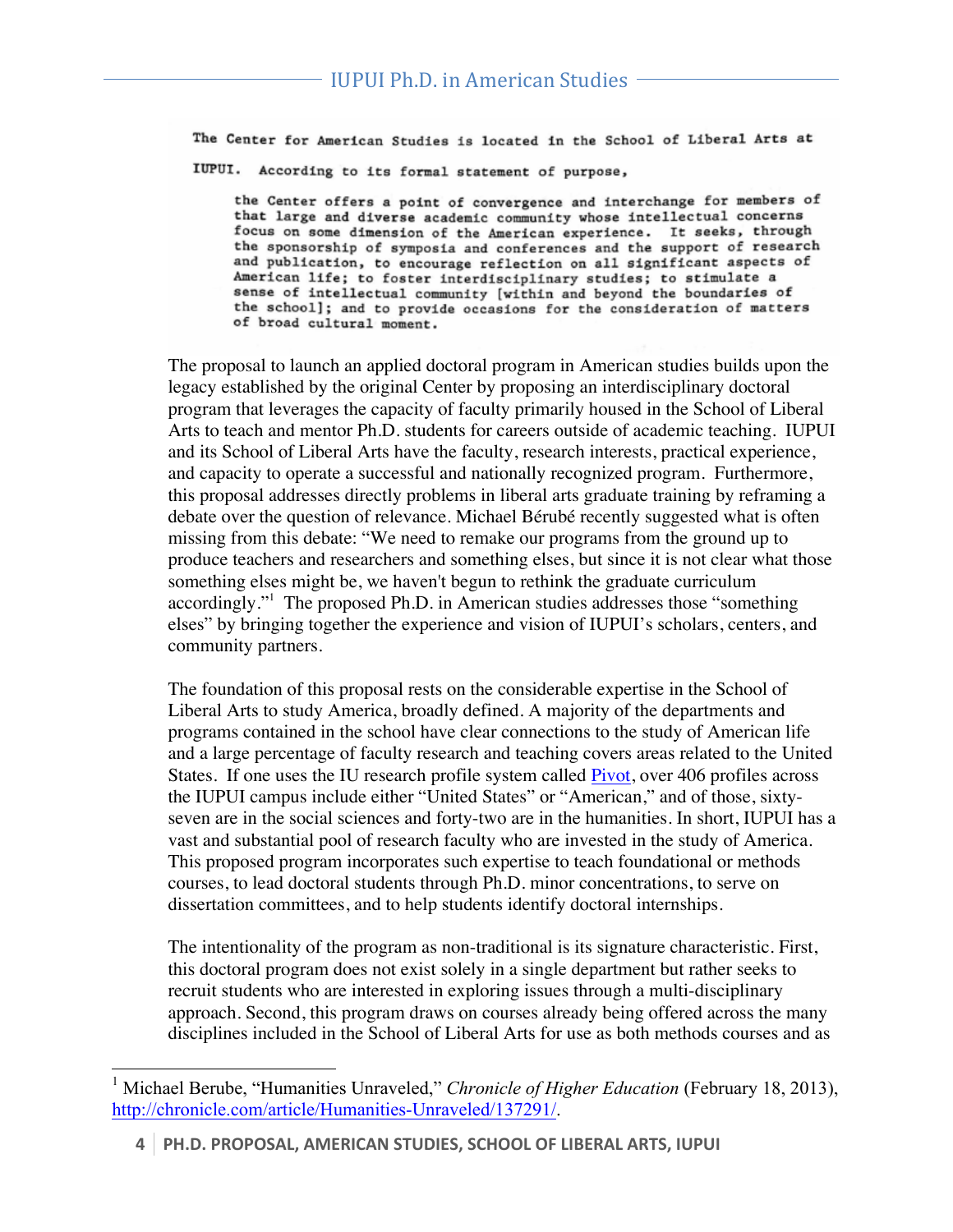areas of concentration. Third, the program promotes the application of academic scholarship outside of the academy by requiring an internship of at least a year and using that experience as an opportunity to conduct research for a student's dissertation. The intellectual breadth and flexibility of the field of American Studies makes it a suitable choice for students who wish to incorporate a variety of disciplines in pursuit of an applied research degree..

The recruiting and training students for an applied American Studies Ph.D. distinguishes IUPUI's program from the doctoral programs at Indiana University-Bloomington and Purdue University—both of which operate from within departments of American Studies that expect their graduates to teach, write, and eventual obtain employment in the academy. In short, the American studies Ph.D. program at IUPUI does not pull from the same pool of students as IUB or Purdue and does not produce students who will compete for jobs with graduates from these universities.

### *What will completing this program prepare students to do?*

This program responds to a wave of studies that, over the last decade or so, have suggested ways to reform doctoral education in order to prepare students in the liberal arts for a broad range of professions outside of academic teaching. Those studies encouraged creating direct connections between research training gained at the doctoral level to skills required by professions outside of the academy. For example, a series of studies from 2003 to 2011 coordinated through the University of Virginia's Scholarly Communication Institute produced a final report that provided specific recommendations for reforming graduate education in light of data analyzed from surveys of graduate students and employers. Among the recommendations are items deliberately incorporated into the core of IUPUI's proposed AMST doctoral program, including: restructuring methods courses to include digital and quantitative/qualitative coursework; forming partnerships with organizations outside the home university; expanding the understanding of scholarship to include digital, collaborative, and works beyond a singleauthored monograph; and much more deliberate assistance in mentoring graduate students and tracking and connecting graduates with current students in the program.<sup>2</sup>

To illustrate the potential professions and careers of such graduates, consider the American Council of Learned Societies Public Fellows program that places twenty recent Ph.D. graduates from the liberal arts in two-year staff positions in governmental and nonprofit organizations. The ACLS has placed fellows with human rights organizations, museums and public heritage institutions, the United Negro College Fund, the U.S. Department of Health and Human Services, public radio stations, conservation organizations, social media companies, public theaters, think tanks, historical institutions, micro-lending companies, journalistic watch-dog organizations, and other publiclyoriented institutions.3 IUPUI's proposed Ph.D. in American Studies would place students with organizations in Indianapolis that have profiles similar to the ACLS partners to

<sup>2</sup> See: http://libra.virginia.edu/catalog/libra-oa:3266

 $3$  See http://www.acls.org/news/01-22-2014/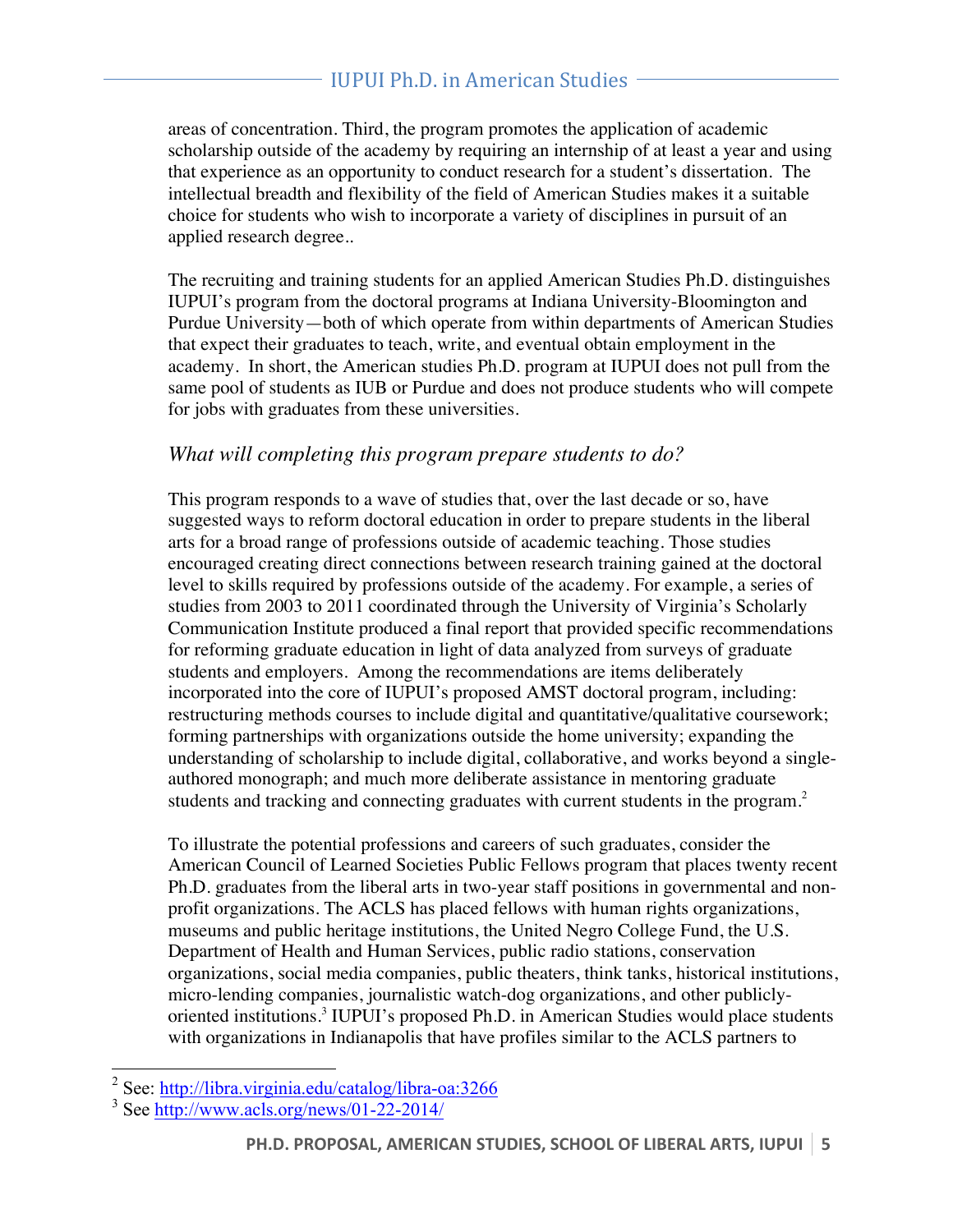## IUPUI Ph.D. in American Studies

complete internships that develop valuable research skills, advance research on dissertations, and provide experience for future careers. We expect graduates from the program to work in areas that reflect the variety of expertise represented in the School of Liberal Arts and the wider campus—from the social and ethical analysis of healthcare to the social and ethical analysis of the digital world. An example of the kind of practical work this program will encourage is the recent digital report created by the *Detroit Free Press* evaluating the historical and cultural development of Detroit's bankruptcy.

### *How is it consistent with the mission of the institution and of the school/department?*

The program is consistent with the mission of the School of Liberal Arts by promoting a productive exchange of knowledge regarding the human experience. As a field that uses various academic disciplines to understand and address contemporary society in the United States, American Studies also advances the mission of the School by contributing to civic engagement. Moreover, American Studies seeks to draw on high-impact practices in liberal education<sup>4</sup> by integrating methodologies from the humanities and the social sciences to build applied, international, and collaborative research experiences. The program also promotes the spirit of the initiative known by its acronym R.I.S.E. (research, international study, service learning, and experiential learning) at the graduate level. Below are four key areas promoted by this program that align with the mission of the School and the campus.

#### **Collaborative**

At IUPUI, students who enter its doctoral program in American studies will work within research centers and external internship sites in addition to choosing courses from departments and programs across the campus. In their pursuit to research their own individual questions about the United States, students will also collaborate as a group within a digital commons; congregate within the offices of the IUPUI Arts and Humanities Institute (IAHI); and participate in scholarly talks both on and off campus.

#### **Interdisciplinary**

Thus, this Ph.D. in American studies (1) relies on the expertise of faculty from a variety of departments and programs; (2) welcomes and indeed solicits non-traditional students; (3) integrates the digital humanities and public scholarship into its work; (4) allows students to tailor their doctoral programs to focus as much on a problem as a field; and (5) expects its graduates to continue their careers in their chosen non-academic field and to find work in a variety of professions.

#### **Applied**

Many faculty in the School of Liberal Arts also work in research centers at the IUPUI campus and thus can provide further structure to student research programs and, just as significant, connections to community partners. For example, the service and learning report from the Dean of the School of Liberal Arts for 2012-2013 provides ample

<sup>&</sup>lt;sup>4</sup> See the AACU's literature on high impact practices, http://www.aacu.org/leap/hip.cfm.

**<sup>6</sup> PH.D. PROPOSAL, AMERICAN STUDIES, SCHOOL OF LIBERAL ARTS, IUPUI**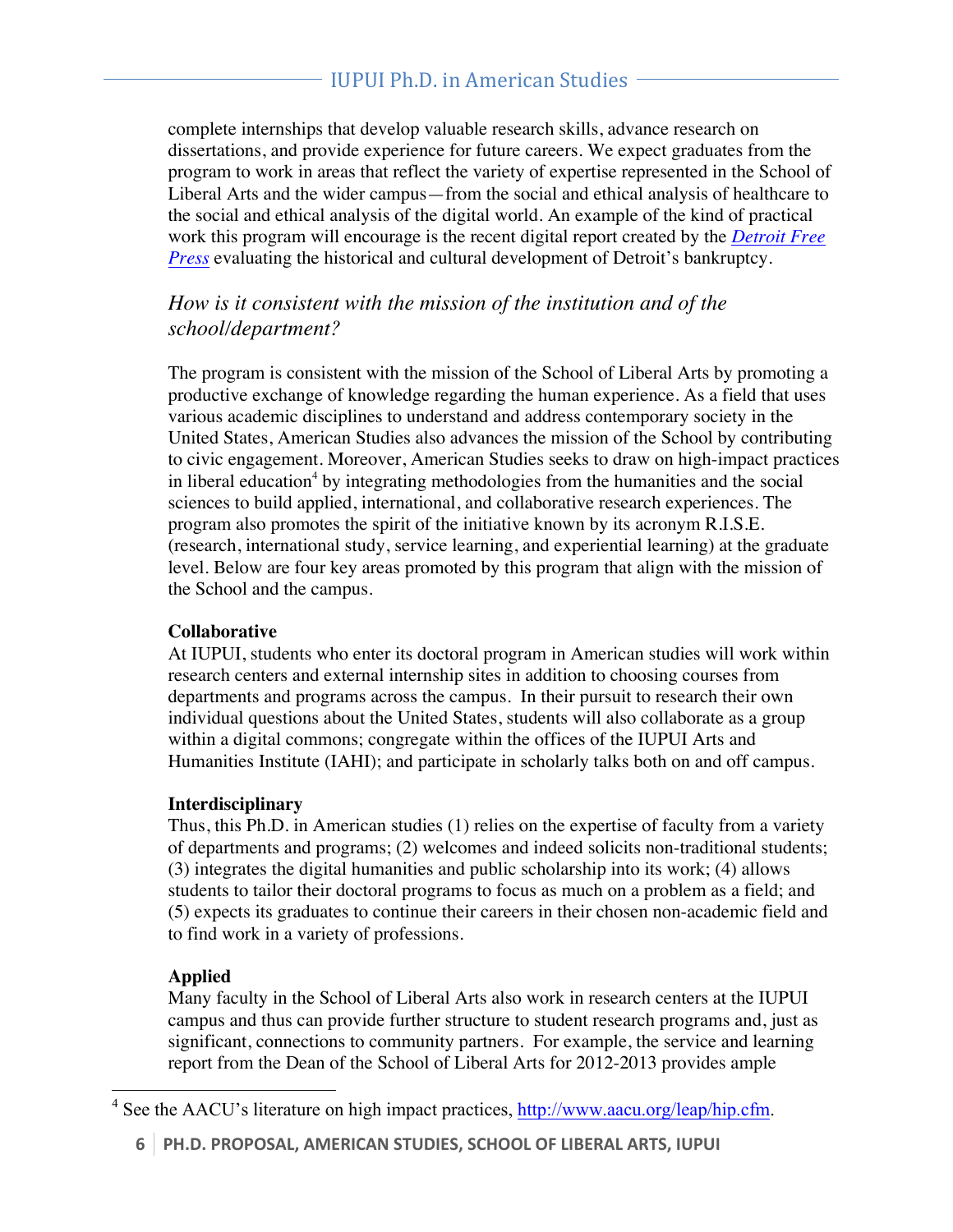evidence of the hundreds of hours (many at the graduate level) IUPUI students complete annually with a diverse group of community partners.<sup>5</sup> The plan for this program is to develop longer term and more expansive internship opportunities for doctoral students who will help community partners expand existing projects and develop new areas of interest, while building their own expertise through research and fieldwork. The proposal seeks to leverage the capacity that already exists by being more deliberate about research for both the students and the community partners.

#### **International**

Unlike almost any other academic field, American Studies has had from its inception in the postwar era an international structure. Around the world, a constellation of organizations exist that link scholars and students to each other in the study and teaching of American studies. These organizations include: American Studies Association, Association for Asian American Studies (AAAS), Australian and New Zealand American Studies Association (ANZASA), British Association for American Studies (BAAS), European Association for American Studies (EAAS), Nordic Association for American Studies (NAAS), The American Studies Association of Turkey, and the US-China Education Trust. That network can be helpful to the American Studies program at IUPUI by providing potential international students for short-term and longer-term exchanges and an option for U.S. students to complete everything from a few courses to an M.A. abroad. This program, then, can be thoroughly transnational in its design, relying on relationships with American studies programs, centers, and faculty around the world to provide meaningful exchanges. The point of such opportunities is to encourage students to build more expansive intellectual and cultural vocabularies when engaging issues with transnational relevance.<sup>6</sup>

### *How does this program fit into the institution's strategic and/or academic plan?*

This proposal aligns directly and deliberately with the strategic plan for both IUPUI<sup>7</sup> and the School of Liberal Arts in an effort to: (1) bolster offerings at the doctoral level, (2) leverage existing research centers, and (3) internationalize curriculum and the campus.

- GOAL 1, Campus Strategic Plan: Collaboration among faculty, programs, departments, schools, and research centers at IUPUI to offer courses, research clusters, and mentors.
- GOAL 1 and 7, Campus Strategic Plan: Collaboration between IUPUI and partners outside the university in a variety of fields and industries, who will help recruit students for the program by working with IUPUI to create doctoral internships that will shape dissertation research. These partners will also serve on a board of advisors for the program and on dissertation committees for doctoral candidates.

<sup>5</sup> See: http://csl.iupui.edu/doc/deans/liba-dean2012-13.pdf

<sup>6</sup> For an international list of center of American Studies and their associations see appendix 1.

<sup>7</sup> "Our Commitment to Indiana and Beyond," IUPUI Strategic Plan, August 2, 2014, p. 12-14.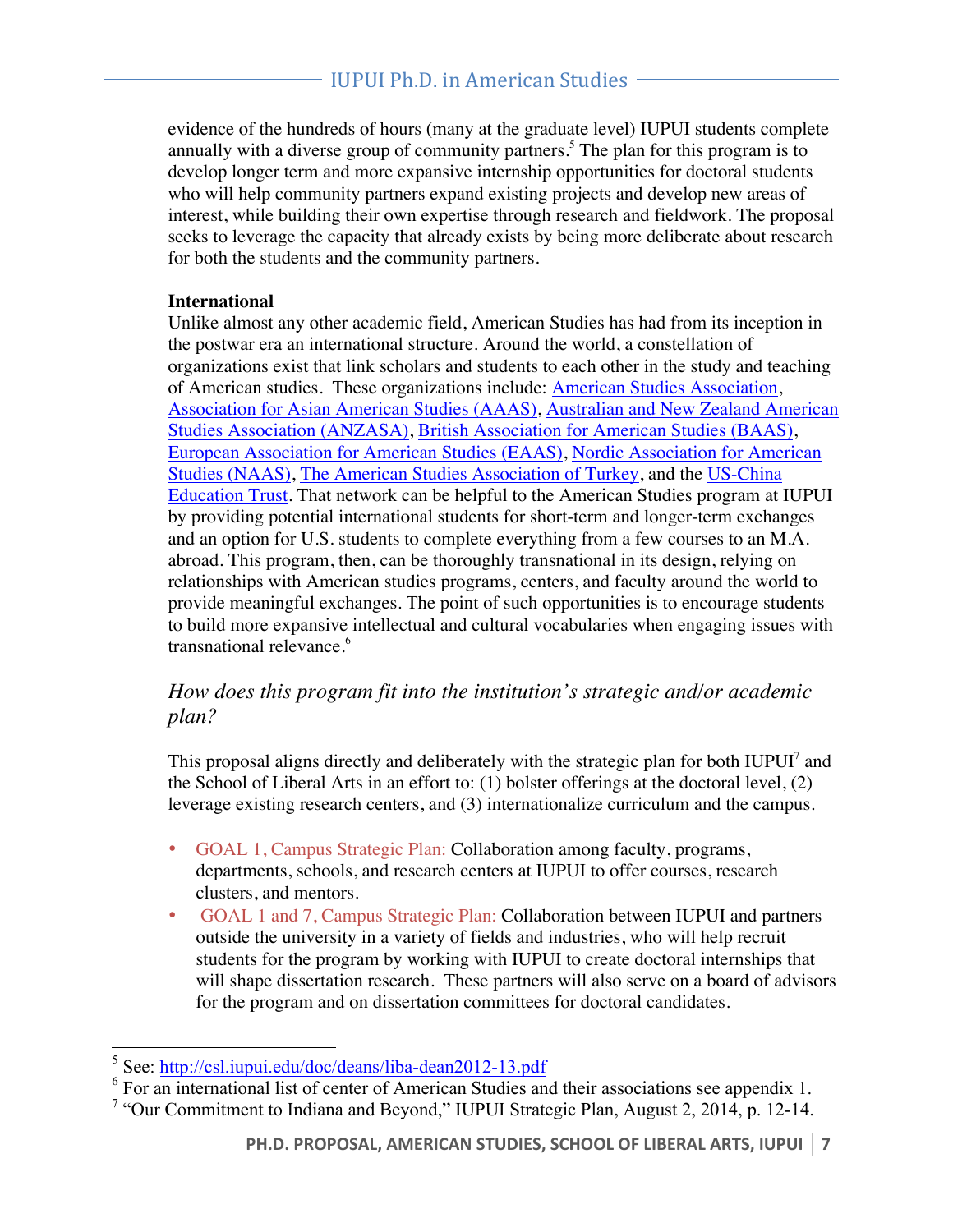- GOAL 6, Campus Strategic Plan: Collaboration between academia and the world outside to demonstrate how doctoral research prepares graduates for professions that analyze contemporary issues.
- GOAL 6, Campus Strategic Plan: Collaboration between the humanities and social sciences to demonstrate interdisciplinary academic training across campus.
- GOAL 8, Campus Strategic Plan: Collaboration between American Studies at IUPUI and centers for American Studies in countries around the world to bring international students to Indianapolis and to send American students abroad.

### *How does this program build upon the strengths of the institution?*

This program builds upon three key strengths of the School of Liberal Arts and the campus in general: research centers, international programs at IUPUI, and the capacity to create clusters of courses that can serve as concentrations or, in more traditional terms, Ph.D. minors.

#### **Centers**

This proposal uses existing structures and programs to recruit, train, and place students. For example, it will leverage scholarship housed in research centers across the university, providing both structure for potential research projects and faculty to serve as research mentors for doctoral students. These centers also provide application for clusters of courses. For example, the Center for Study of Religion and American Culture can provide guidance to students who are recruited to research the relationship between professional obligations as leaders of faith communities and the wider social and cultural context in which religious officials work. The Center for Urban and Multicultural Education offers students high-level engagement with both theories shaping education and the politics pervading it. The Polis Center has, for many years, been the exemplar at IUPUI of integrating academic research and careers outside of academia. The key point is that the American Studies doctoral program traverses institutional boundaries by offering students a way to draw on the great resources of research and knowledge across IUPUI's many schools and research centers.

#### **Study Abroad Programs**

The American Studies Ph.D. program can use the many study abroad programs already established on campus. For example, the Euroculture program directed by John McCormick, Jean Monet Professor of European Union Politics in Political Science, links IUPUI students to eight European universities through an exchange program open to graduate (as well as undergraduate) students and faculty. This program holds the prospect of a consistent exchange of graduate students each year.<sup>8</sup>

Similar programs include an exchange with Newcastle University in the United Kingdom, a program directed at IUPUI by Jason Kelly, director of the IAHI and an associate professor of history; a program in religious studies with the University of Jordan, directed by Edwards Curtis, Millennium Chair of Liberal Arts and Professor of

<sup>8</sup> See: https://iabroad.iu.edu/istart/controllers/inquiry/Flyer.cfm?programID=220

**<sup>8</sup> PH.D. PROPOSAL, AMERICAN STUDIES, SCHOOL OF LIBERAL ARTS, IUPUI**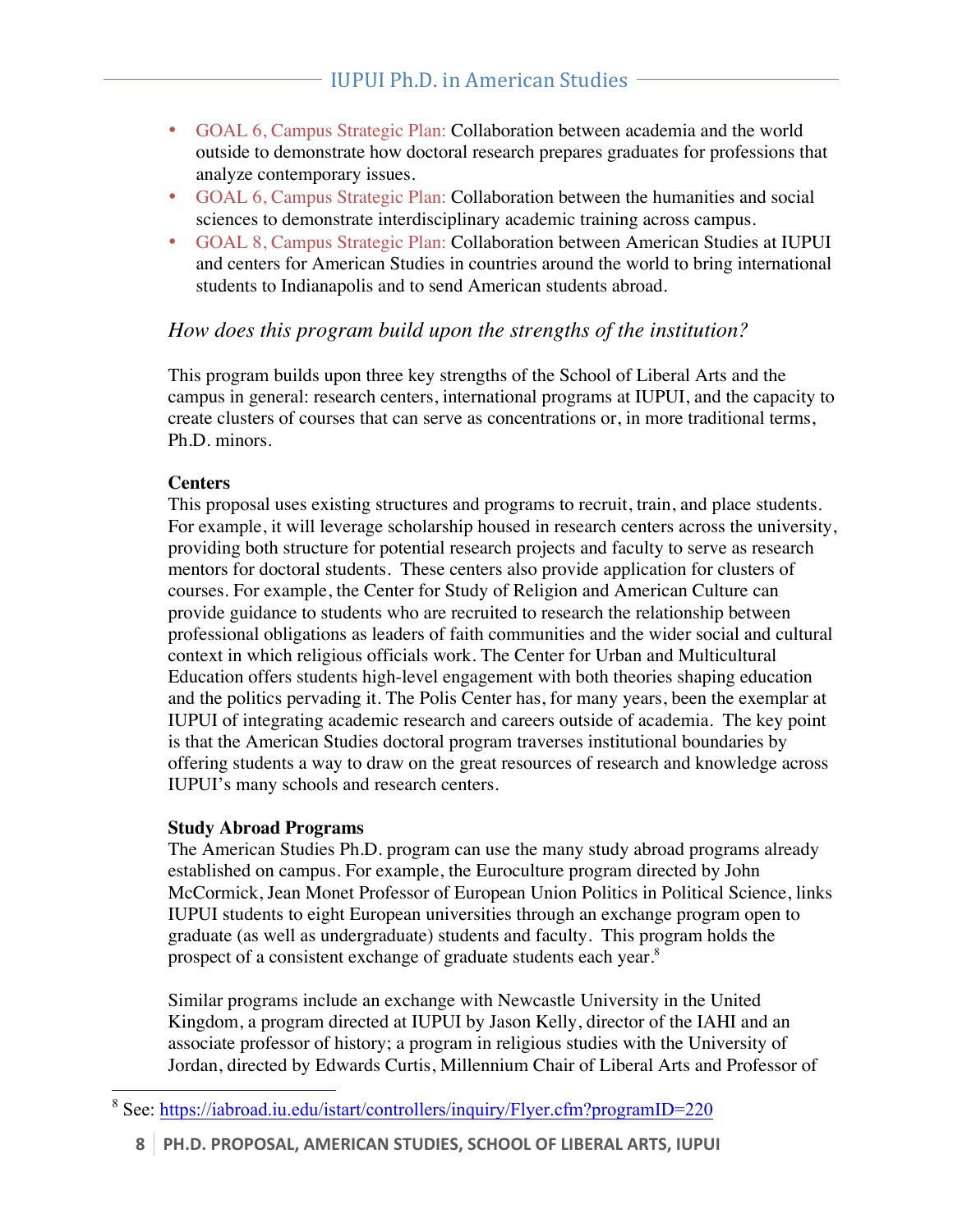Religious Studies; a summer abroad program in Communication Studies led by John Parrish-Sprowl to Poland; a program with the University of Derby directed by Martin Coleman in Philosophy; as well as other programs currently under development in Germany, Denmark, Australia, and China.<sup>9</sup>

As part of the IU system, IUPUI graduate students also have a great variety of study abroad opportunities available to them. In short, the ability to identify places for overseas study will not require reinventing exchanges, but rather linking up with universities that have active programs in American Studies.<sup>10</sup>

#### **Ph.D. Minors and Concentrations**

The program also takes advantage of well-organized Ph.D. minors that have proscribed courses of study and that expand the research capacity and skill sets of American Studies students. For example, students enrolled in the Ph.D. minor offered by the School for Informatics in Human-Computer Interaction can bring their training in HCI to research centers in the School of Liberal Arts or take their interest in areas such as culture, politics, and development to ongoing projects directed by faculty in the School of Informatics. Furthermore, several departments in the School of Liberal Arts either offer Ph.D. minors or can create a cluster of graduate courses that could serve as an area of concentration for doctoral students. The key is that the American Studies Ph.D. program offers cross-discipline training and research in order to help students develop research projects that can be studied as part of their internships.

#### *Describe the student population to be served*

1. Students with advanced professional degrees, such as MAs, MBAs, JDs, and EdDs, and veterans and active military who have achieved a rank commensurate with graduate training who want to pursue a research project not possible within their current position or who see the achievement of an applied doctoral program as a way to move into leadership positions

2. Students from under-represented groups, including Latino students and those enrolled at the historically black colleges and universities who wish to combine academic training with applied experience for the improvement and advancement of civic culture 3. Students who want to pursue careers outside of academia but who appreciate the broad-based theoretical training offered in the humanities

4. Students trained at American Studies centers abroad who need time to do research in the United States and who want internship experience in fields outside of academia but within the United States.

B. State Rationale

The state report, *Reaching Higher, Achieving More* notes that the area with the greatest growth will be for those people who hold post-secondary degrees. This program provides

<sup>9</sup> See: http://liberalarts.iupui.edu/index.php/international/study\_abroad

<sup>&</sup>lt;sup>10</sup> See: http://www.iupui.edu/academics/study-abroad.html.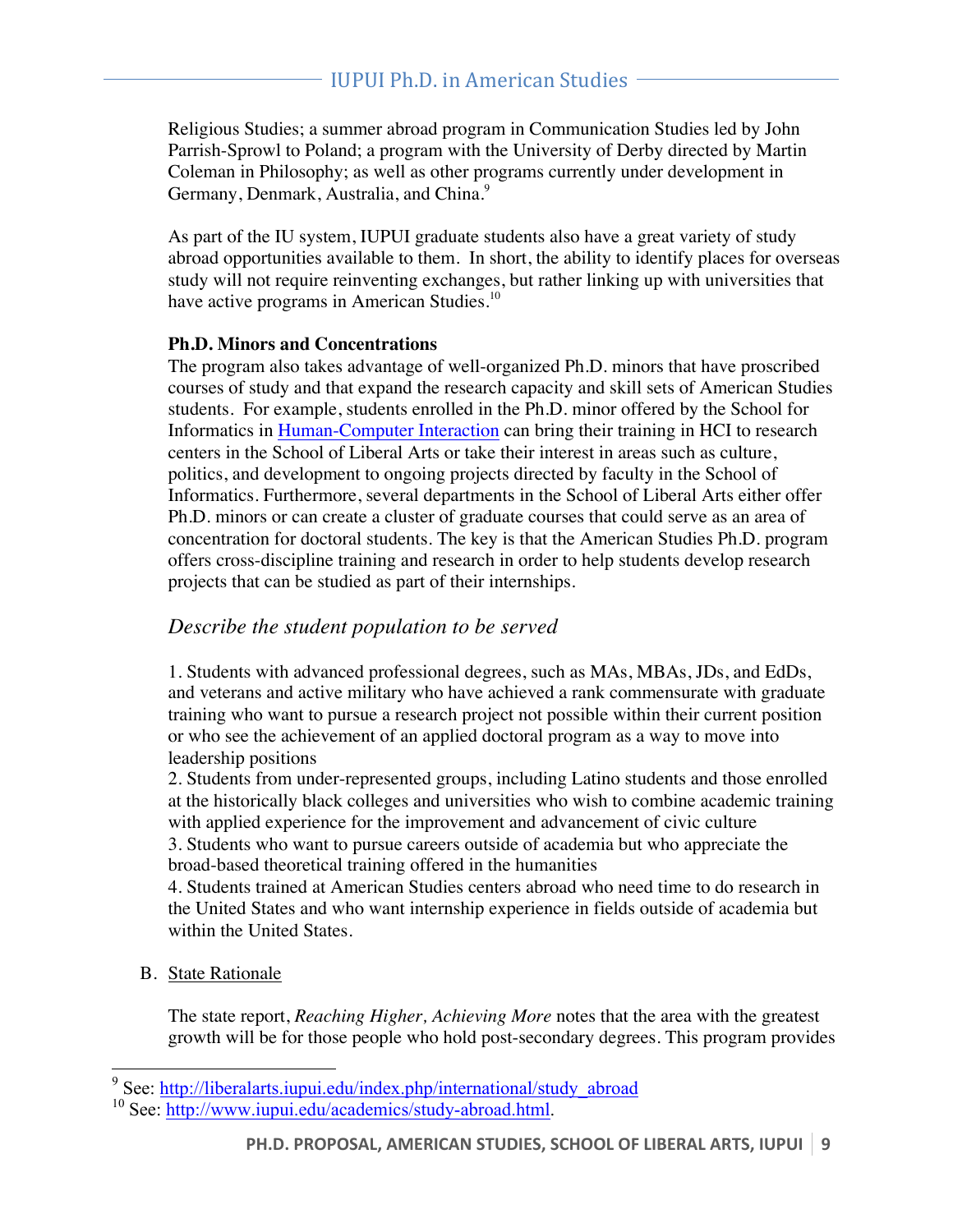work-aligned, post-secondary degrees for students who will have both international experiences and a commitment to the state and its capital city. IUPUI has traditionally trained graduates who have remained active, engaged residents of the state rather than moving out of the state.

- C. Evidence of Labor Market Need
	- i. National, State, or Regional Need

This program is based on the understanding that the labor market loses when students are deterred from pursuing advanced degrees in liberal arts disciplines. To gauge interest in this type of program from communities outside of IUPUI, the Solution Center sponsored an event attended by a variety of organizations—nonprofit to for profit companies—who provided evaluation and recommendations for this proposal. $^{11}$ 

The rationale for requiring methods courses from different disciplines reflects evidence gathered from a survey of employers. A 2013 study of employers conducted by Hart Associates for the AACU entitled "It Takes More Than a Major," found that a "candidate's demonstrated capacity to think critically, communicate clearly, and solve complex problems is more important" than a particular major.<sup>12</sup> Furthermore, employers expressed the necessity of certain educational practices that this Ph.D. program specifically features in its curriculum. These practices include requiring students to: "a) conduct research and use evidence-based analysis; b) gain in-depth knowledge in the major and analytic, problem solving, and communication skills; and c) apply their knowledge in realworld settings."<sup>13</sup> According to employers, they favor those graduates who have the ability to apply and adapt discrete fields of knowledge to situations that are both local as well as international. This Ph.D. program meets such needs by integrating applied knowledge within a broad liberal arts based curriculum.

Thus, graduates of this program will be able to investigate a wide variety of questions that relate to many different professional tracks. Moreover, through such questions—or the framing of problems—many present-day and future career tracks will be made apparent. For example, student research might delve into the integration of living, commuting, and working in developing urban areas; the ethical implications of technological transformation of healthcare; the implications of changing perceptions and prevailing opinions of race and gender for commerce

 $11$  For more on this aspect, see also the work undertaken by IUPUI's Solution Center and its commitment to linking university programs to organizations and employers outside of academia: http://www.iupui.edu/~solctr/community-venture-fund/

 $12$  Hart Research Associates, for the Association of American Colleges and Universities, "It Takes More Than a Major: Employer Priorities for College Learning and Student Success," (April 10, 2013), 1.

 $^{13}$  Ibid.

**<sup>10</sup> PH.D. PROPOSAL, AMERICAN STUDIES, SCHOOL OF LIBERAL ARTS, IUPUI**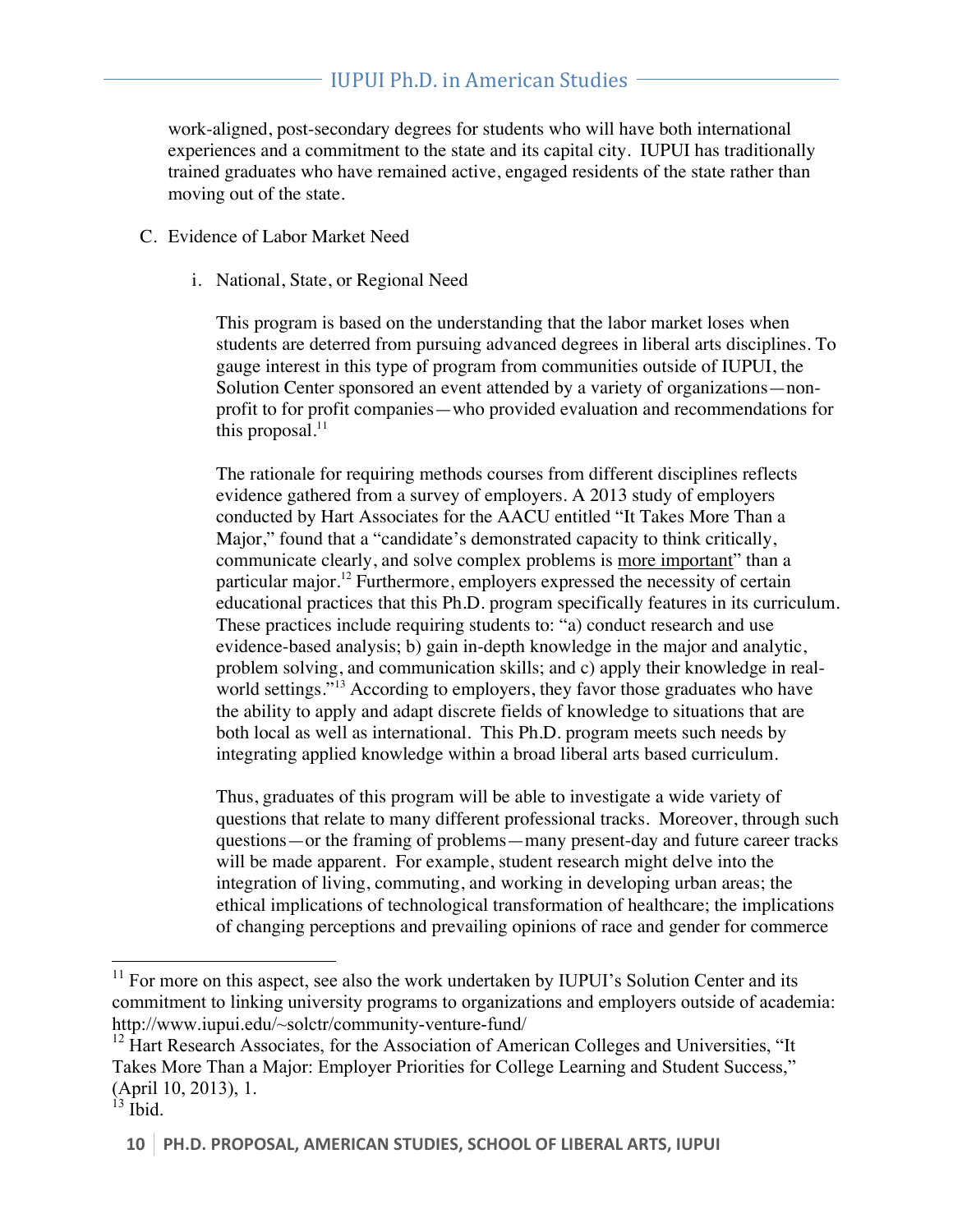and culture; and memorialization of communities whose identities are changing because of trends in labor, marriage, and education.

Likewise, IUPUI has research centers that can be used as sites for internships. The Center for the Study of Religion and American Culture publishes a scholarly journal that ranks among the best in the field. The center has consistent need for the type of editorial support that a doctoral candidate in American Studies could provide. The Institute for American Thought researches and produces scholarly editions of major American thinkers and artists and could serve as a site for a doctoral intern interested in scholarly and digital editing.

These programs represent a sample of the kind of research that will shape the identity of the program. Thus, the Ph.D. in American Studies emphasizes the fact it is a research degree with a focus on studying America in all its diversity and complexity. This program produces graduates who can go to work in fields such as healthcare, urban planning, advertising, marketing, strategic planning, and community/civic administration, to name just a few.

ii. Preparation for Graduate Programs or Other Benefits This is a terminal PhD degree that prepares students to go into the labor market.

*See Appendix 1: Institutional Rationale for additional detail.*

iii. Summary of Indiana DWD and/or U.S. Department of Labor Data

According to the Employment Projections Program of the U.S. Bureau of Labor Statistics, the fastest area of job growth over the next decade will be for jobs requiring at least a master's degree. Moreover, those graduates who have had opportunities to participate in apprenticeships or internships are more likely than their peers with comparable degrees to be prepared for jobs and to land jobs. Additionally, employers who hire graduates with degrees above the bachelors level prefer graduates have a "global" perspective and, if possible, actual international experience.

*See Appendix 2: Summary of Indiana Department of Workforce Development and/or U.S. Department of Labor Data for additional detail.*

iv. National, State, or Regional Studies

The Humanities Commission issued a substantial report sponsored by four members of the United States Congress emphasizing the need to support humanities research and to consider how best to leverage training in humanities disciplines. The commission's report accepted the understanding that training in the humanities makes the nation a better, safer, more advanced, and more creative place. But in order for the humanities to make this case, students must be trained: first, to share their knowledge and skills broadly and digitally among the public;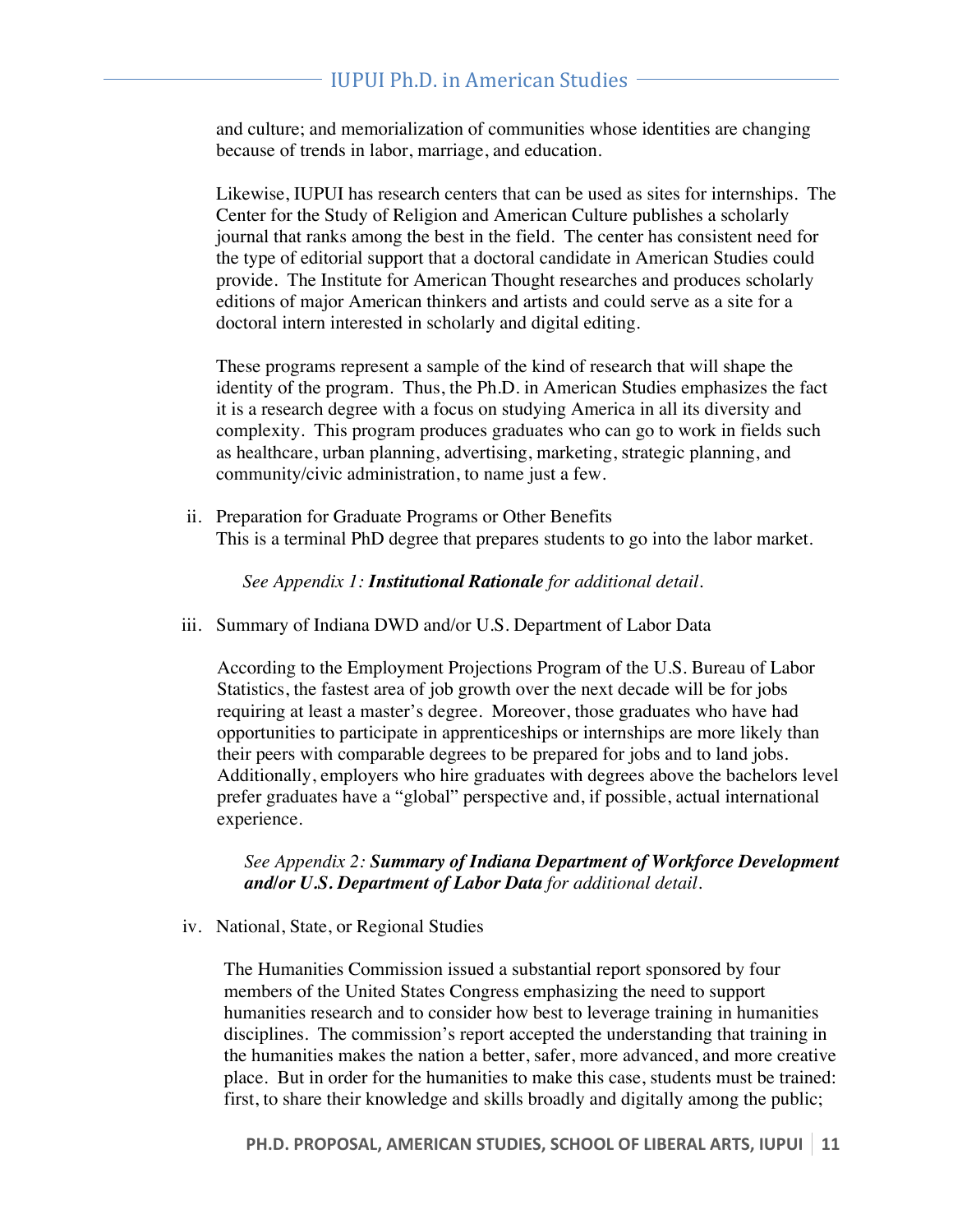## IUPUI Ph.D. in American Studies

connect with communities both outside of academia and overseas; and demonstrate the courage to address the "grand challenges" of our time. This report makes clear that the nation cannot rely on innovation in technical skills and products; the program proposed here seeks to make progress comprehensible in a civil and ethical way. Serious engagement with the humanities serves not merely to check the excesses of American life, but to preserve that life, to bequeath the diversity of that life and be a wellspring for change that *must come*.

Likewise, in a comprehensive two-part study entitled "The Responsive Ph.D.: Innovations in Doctoral Education," the Woodrow Wilson National Fellowship Foundation advanced very specific recommendations regarding doctoral work in the humanities and social sciences. First, disciplines and the students trained within them must collaborate and demonstrate productive interdisciplinary research. Second, because research is the heart of doctoral programs and doctoral programs are the soul of universities, such research must be open to the world in order to "engage social challenges more generously." Third, the Woodrow Wilson report emphasized that doctoral programs must enlist the population that represents America—Americans of color (Latinos and African-Americans, especially) who will soon comprise over one-third of graduate-school-age Americans. Fourth, doctoral education must take responsibility for its outcomes; doctoral programs cannot merely prize their ability to attract and accept candidates, they must demonstrate strength through graduate placement in career paths commensurate with the degree students earn and the ability to link alumni to each other and new cohorts of students.<sup>14</sup>

#### *See Appendix 3: National, State, or Regional Studies for additional detail.*

v. Surveys of Employers or Students and Analyses of Job Postings

Employer surveys indicate that there are four categories of student learning outcomes that are most significant: knowledge of human cultures and the physical and natural world; intellectual and practical skills; personal and social responsibility; and integrative and applied learning. Among these categories, the most significant learning outcomes, with over 80% of employers in agreement, are broad knowledge of the liberal arts and sciences; critical thinking and analytical reasoning; complex problem solving; problem solving in diverse settings; ethical issues/public debates important in their field; civil knowledge; and direct experience with community problem solving. In sum, employers ask for graduates with classical liberal arts and sciences training, who can think and communicate well, and who have practical experience solving problems within communities.<sup>15</sup>

<sup>14</sup> See: http://woodrow.org/news/publications/responsive-phd/

<sup>&</sup>lt;sup>15</sup> Hart Research Associates, for the Association of American Colleges and Universities, "It Takes More Than a Major," op.cit.

**<sup>12</sup> PH.D. PROPOSAL, AMERICAN STUDIES, SCHOOL OF LIBERAL ARTS, IUPUI**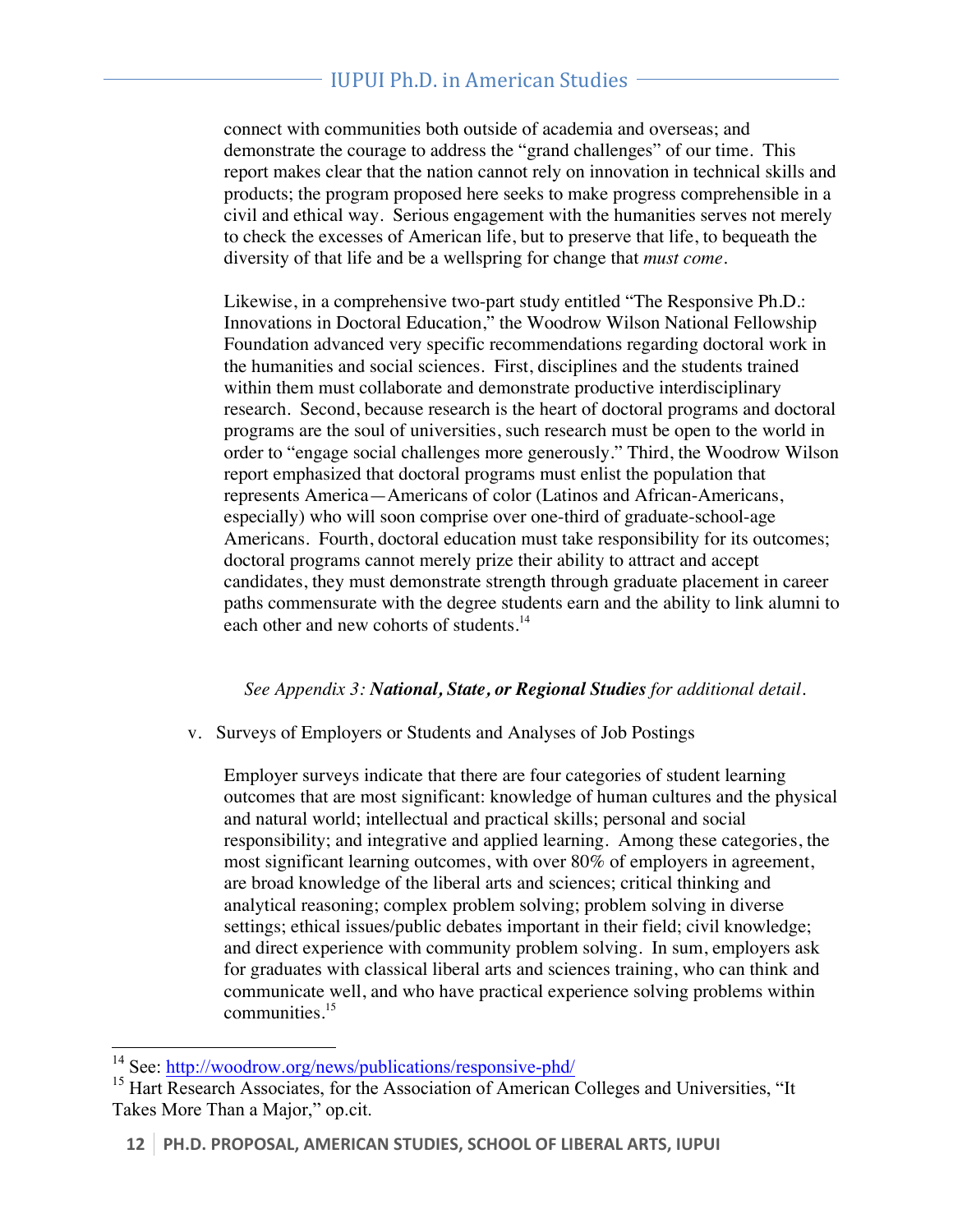This proposal also relies on interviews with the program coordinator and alumni of the successful American Council of Learned Societies (ACLS) Public Fellows program. According to the program director, the ACLS receives "hundreds of applications for twenty internship positions" each year. The main goal is to get full-time employment outside of university teaching for recent Ph.D.s in the humanities. Alumni of the program confirm that the ACLS has so far met this goal, but that many participants wish they would have had a chance to take courses or acquire skills specific to the jobs they eventually took.

*See Appendix 4: Surveys of Employers or Students and Analyses of Job Postings for additional detail.*

#### **vi. Letters of Support**

#### A. University Faculty and Administrators

Deborah Cohn, Chair, Department of American Studies, IU-Bloomington William Blomquist, Dean, School of Liberal Arts Janice Blum, Dean, Associate Vice Chancellor for Graduate Education, IUPUI David Bodenhamer, Professor of History, Executive Director of Polis Center, IUPUI Jason Kelly, Director, IUPUI Arts and Humanities Institute Patricia Rogan, Executive Associate Dean, School of Education Davide Bolchini, Chair, Department of Human Centered Computing, School of Informatics Eva Roberts, Chair, Department Visual Communication, Herron School of Art and Design Philip K. Goff, Executive Director, Center for the Study of Religion and American Culture Sheila Suess Kennedy, Director, IU Center for Civic Literacy Marianne Wokeck, Director, Institute for American Thought David King, Director, Lake Institute on Faith and Giving Karen Roesch, Director of Max Kade German-American Research and Resource Center

#### B. Community Members

Bob Neary, Staff Geographer and Project Manager, Keep Indianapolis Beautiful Mark Sontag, Manager, Advisory Services, KPMG Keira Amstutz, President and CEO, Indiana Humanities Jaree Ervin, Vice President of Development, Indianapolis Urban League Regina Marsh, Chief Executive Officer, Forest Manor Multi-Service Center John A. Herbst, President and CEO, Indiana Historical Society Janet Boston, Executive Director, Indiana Intern.net

#### C. International Faculty and Administrators

Dr. Wilfried Mausbach, Executive Director of the Heidelberg Center for American Studies, Heidelberg University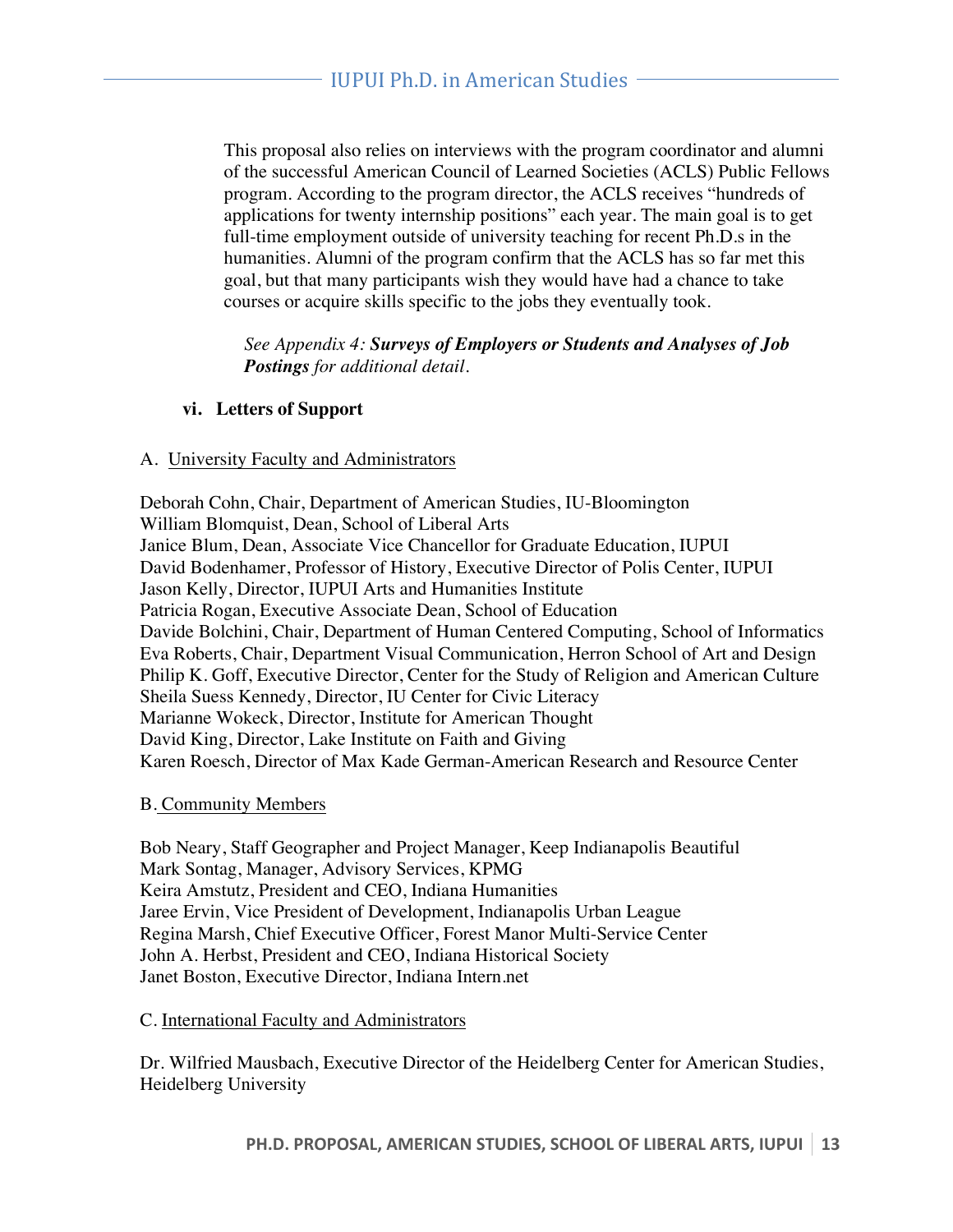Heike Bungert, Prof. Dr., Westfälische Wilhelms-Universität, University of Muenster, History Jurgen Overhoff, Prof. Dr. Westfälische Wilhelms-Universität, University of Muenster, Director of Center for German-American Education History

*See Appendix 5 for Letters of Support.* 

## **III. Cost of and Support for the Program**

#### A. Costs

- i. Faculty and Staff
	- All courses will be taught by faculty already housed in departments and research centers
	- Contingent faculty: Except for two new courses in American Studies, all courses offered as part of the program are currently offered in other departments and programs.
	- A significant goal of this program is to bring together faculty from different fields across the campus into a program that provides students with innovative combinations of methods courses and doctoral concentrations and minors.
	- Continued use of support staff housed within the Institute for American Thought (IAT)

*See Appendix 6: Faculty and Staff for additional detail.*

- ii. Facilities
	- The program intends to collaborate with the IUPUI Arts and Humanities Institute (IAHI) by using its space in the campus library as hub for some of the digital aspects of the program and as a central location for presentations by invited guests, campus faculty, and students.
	- The director's office should be in Cavanaugh Hall to be close to faculty who will serve as directors of dissertation committees and who will teach the courses that comprise the foundation for the program.

*See Appendix 7: Facilities for additional detail.* 

- iii. Other Capital Costs
	- The program will use existing web-based portals and course management systems to help students create digital environments for communication, presentation, and collaboration. The construction of this component requires the allocation of computers, server space, hardware and software support.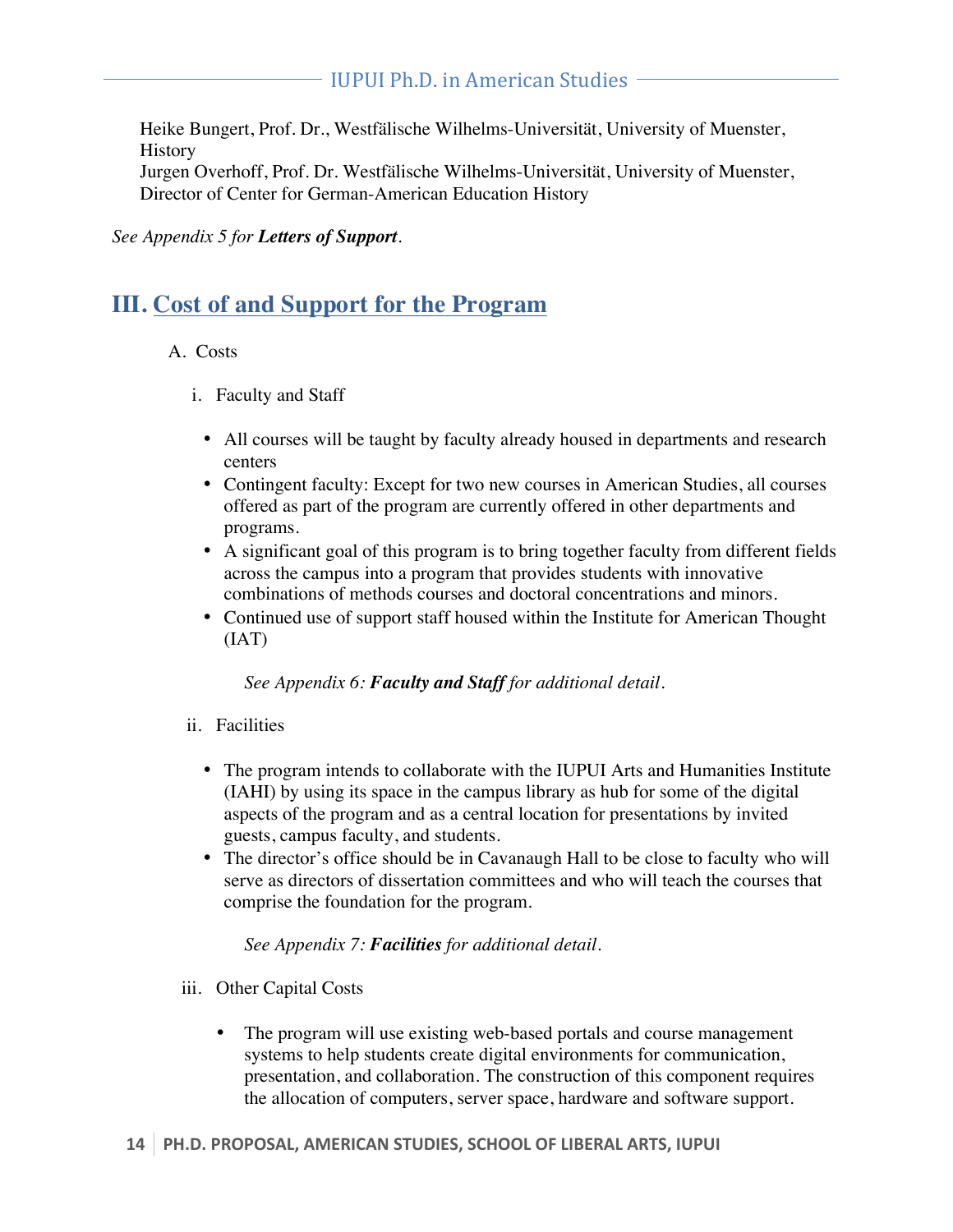There is support staff at the IAT who work with the American Studies program at present.

*See Appendix 8: Other Capital Costs for additional detail.* 

#### B. Support

- i. Nature of Support
	- The Graduate Office at IUPUI has expressed its support for the proposed PhD in American Studies in part because it is collaborative for faculty, integrated internationally, and leverages the campus's connections to communities outside of higher education.
	- The Office of the Vice Chancellor for Research has expressed its support for the proposal and is working to identify funding sources both within and outside the university
	- There is also the real potential to receive funds for the development of a more diverse population of students and alumni. This will be specifically the case when the program reaches out to its partners among historically black colleges and universities.
	- The plan is to enlist external partners who will not only employ doctoral interns but will also contribute to the salary for these interns
	- Likewise, the program is pursuing funding for international travel and partnerships through the Max Kade Institute, the Fulbright Program, and Mellon Foundation. There is also the possibility that international partners, including those who might offer internships abroad, will also help fund doctoral students.
- ii. Special Fees above Baseline Tuition

No special fee shall be assessed to students enrolled in this program.

## **IV. Similar and Related Programs**

- A. List of Programs and Degrees Conferred
- Indiana University-Bloomington, American Studies, Ph.D.
- Purdue University, American Studies, Ph.D.
- University of Michigan, American Culture, Ph.D.
- Bowling Green State University, American Cultural Studies, Ph.D.
- University of North Carolina, Chapel Hill, American Studies, Ph.D.
- Emory University, Graduate Institute of the Liberal Arts, Ph.D.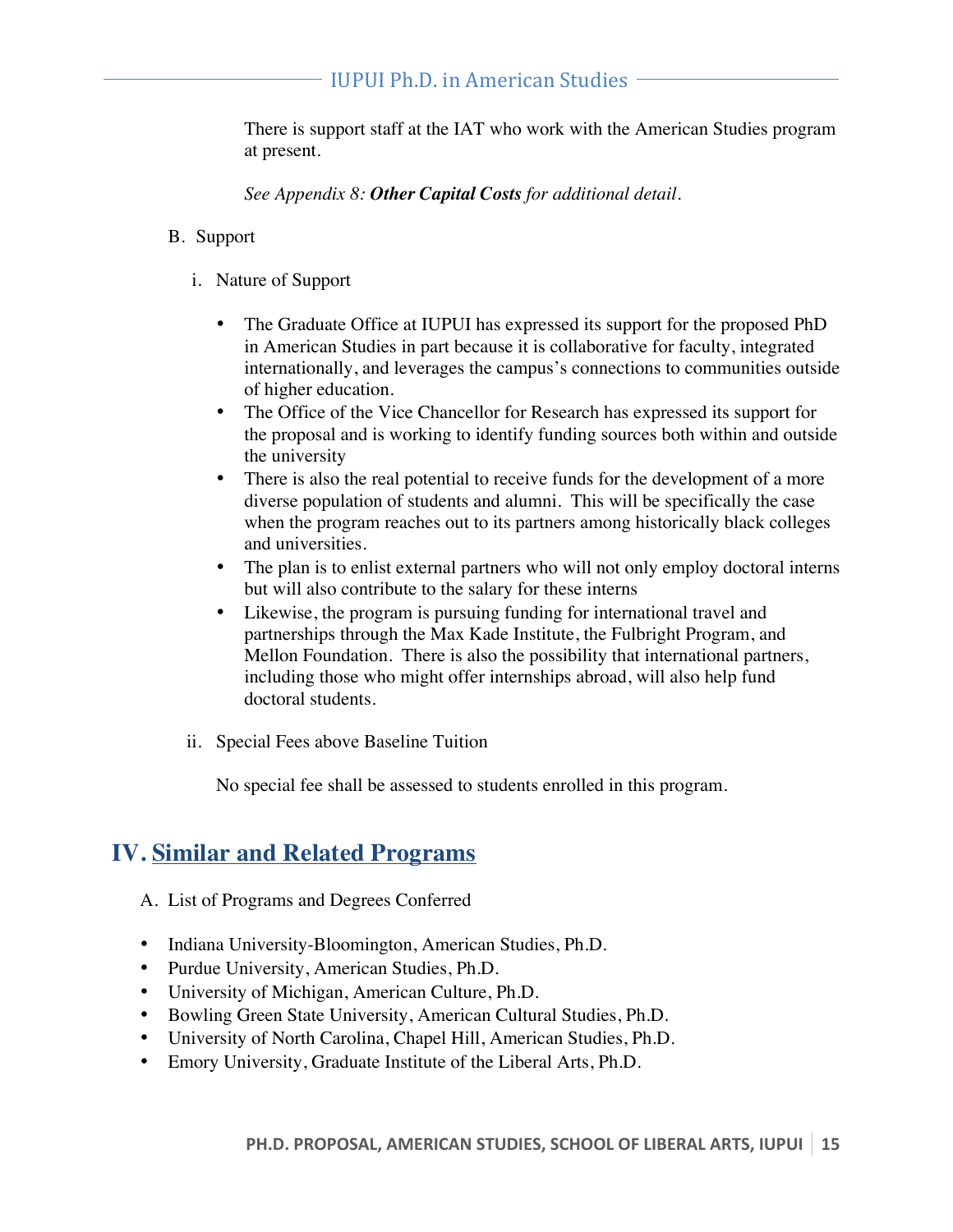- Georgetown University<sup>16</sup>
- B. Related Programs at the Proposing Institution
- Urban Education Studies, Ph.D., School of Education
- Health Communication, Ph.D., School of Liberal Arts
- Economics, Ph.D. (a. Health or b. Nonprofit/Philanthropic), School of Liberal Arts
- Philanthropy, Ph.D., School of Philanthropic Studies

## **V. Quality and Other Aspects of the Program**

A. Credit Hours Required/Time To Completion

The Ph.D. degree requires completion of at least 90 credit hours of an advanced course of study of which up to 30 credit hours will be considered for transfer if students have earned a Masters degree. The Ph.D. is awarded in recognition of a candidate's command of a broad field of knowledge and accomplishment in that field through an original contribution of meaningful knowledge and ideas.

The Director of the American Studies program is responsible for monitoring student progress toward the degree and for making recommendations to the University Graduate School regarding the nomination to candidacy, the appointment of a research committee, the defense of the dissertation, and the conferring of the degree.

#### **Core and Methods courses (24 credit hours + 0 credit hour doctoral seminar)**

The Ph.D. shall require at least 24 hours in courses that will comprise the core curriculum of the American Studies Ph.D. These courses include: AMST 601 American Studies in Theory, AMST 602 American Studies in Practice, a zero credit Doctoral Seminar that students will enroll every semester of residency up to their internship, and at least six courses in methods from across three categories: analytical, digital, and quantitative/qualitative. Students will choose methods courses in consultation with the chair of their graduate committee.

<sup>&</sup>lt;sup>16</sup> See: http://www.thehoya.com/career-based-english-phd-proposed/ and

https://www.insidehighered.com/views/2014/10/03/humanities-phd-calling-not-vocationaltraining-essay Georgetown University's English Department announced in the fall of 2014 that it would begin to offer a Ph.D. in English that seeks to train students for careers outside of academia, to graduate students in fewer than six years, that provides coursework credit for internships, will cap the total number of students at 12-15 total, and that revises the dissertation requirement to allow digital, collaborative, and alternatives to the single-author monograph. This program has been approved by the department but has not yet been approved by the university.

**<sup>16</sup> PH.D. PROPOSAL, AMERICAN STUDIES, SCHOOL OF LIBERAL ARTS, IUPUI**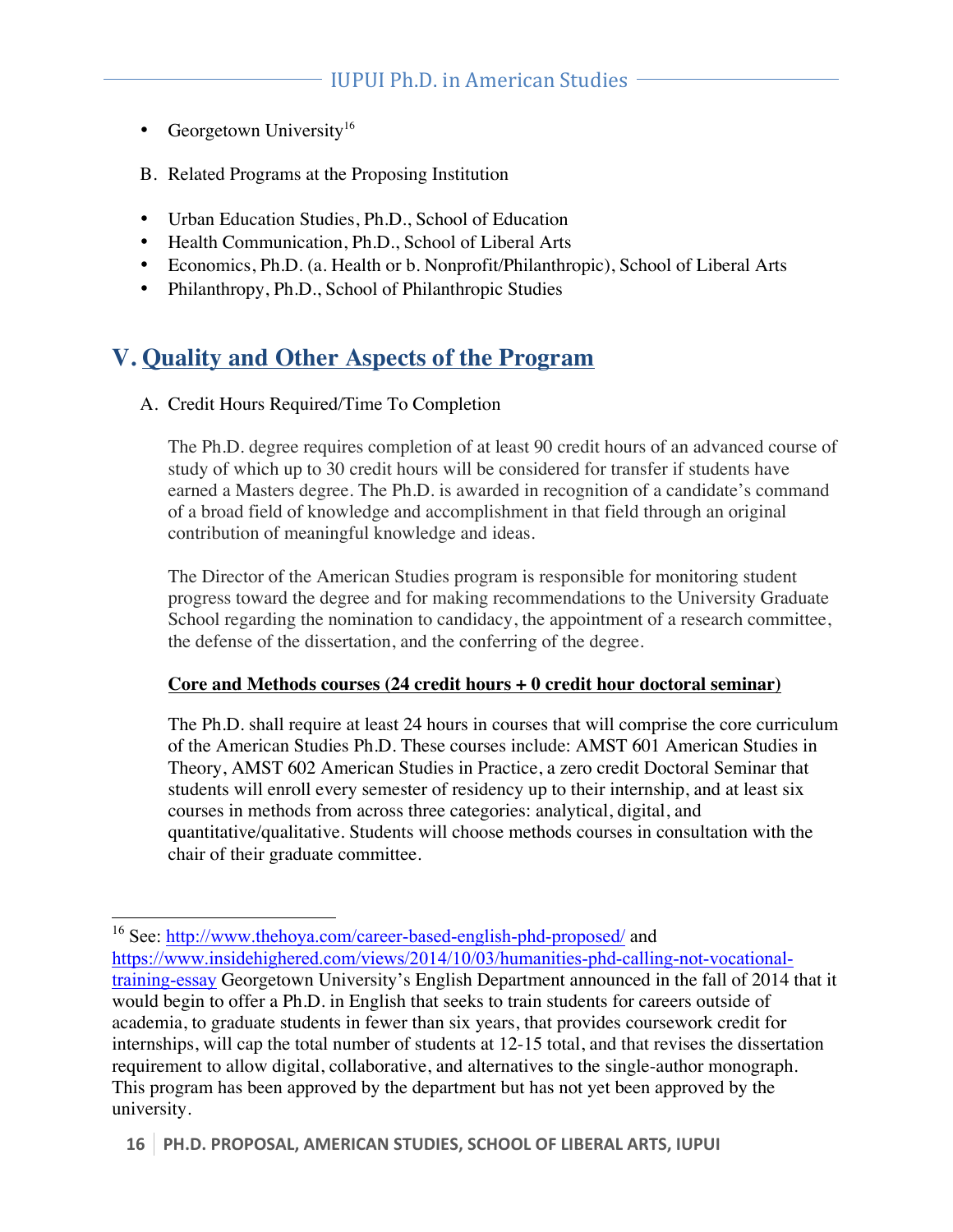Every student will take the doctoral seminar in American Studies until they begin their internship and will be invited to events in the program as long as they are in residency. The doctoral seminar will be coordinated by the Director of American Studies and serves as a venue for the presentation and discussion of the current state of the field, open problems and emerging trends, with lectures given by visiting faculty and experts, school faculty, and graduate students..

#### **Ph.D. Minor Concentration Area (12 credit hours)**

The student will select at least one minor concentration area. Concentrations can be either a proscribed minor in a specific department or school (most likely in the School of Liberal Arts – e.g., Sociology, Communication studies) or an interdepartmental minor that satisfies a theme or field within American Studies (e.g., Urban Development, Health, Illness and Medicine in the US, Religion in the Midwest).

This concentration serves as a research focus for the individual's program. The determination of the minimum requirements and examination procedure (if any) for the minor is entirely at the discretion of either the minor department, program or the designated director of an interdepartmental minor.

Concentrations shall be selected with the student's advisor's recommendation. The selected concentration should align with a student's work in both a research center and internship and therefore might require additional course work beyond the 12 credit hour requirement.

#### **Electives (24 credit hours)**

Because of the interdisciplinary nature of this Ph.D., the student will choose elective courses that compliment this applied doctoral program. The student will work with her/his faculty committee to identify those courses that best complement the research questions of the Ph.D. concentration and that supplement the theories and areas of cultural study within American Studies. Electives can also be satisfied by coursework already completed prior to acceptance in the doctoral program such as a Masters degree or other applicable graduate level work.

#### **Qualifying Exam—Written**

All students shall take a written qualifying examination that aims to assess the student knowledge and readiness to carry out successful research. The examination shall be set by a group of faculty who are familiar with the content of core courses and courses in the concentration. Individual specializations may have additional requirements, such as the preparation of a research paper or proposal. Examinations shall be offered before students enter their internships. A retake examination shall be offered within one month to those who have failed to pass at 80% in all subject areas. Students who do not successfully complete the examination can only retake the exam one time.

#### **Internship and Applied Dissertation (at least 30 credit hours)**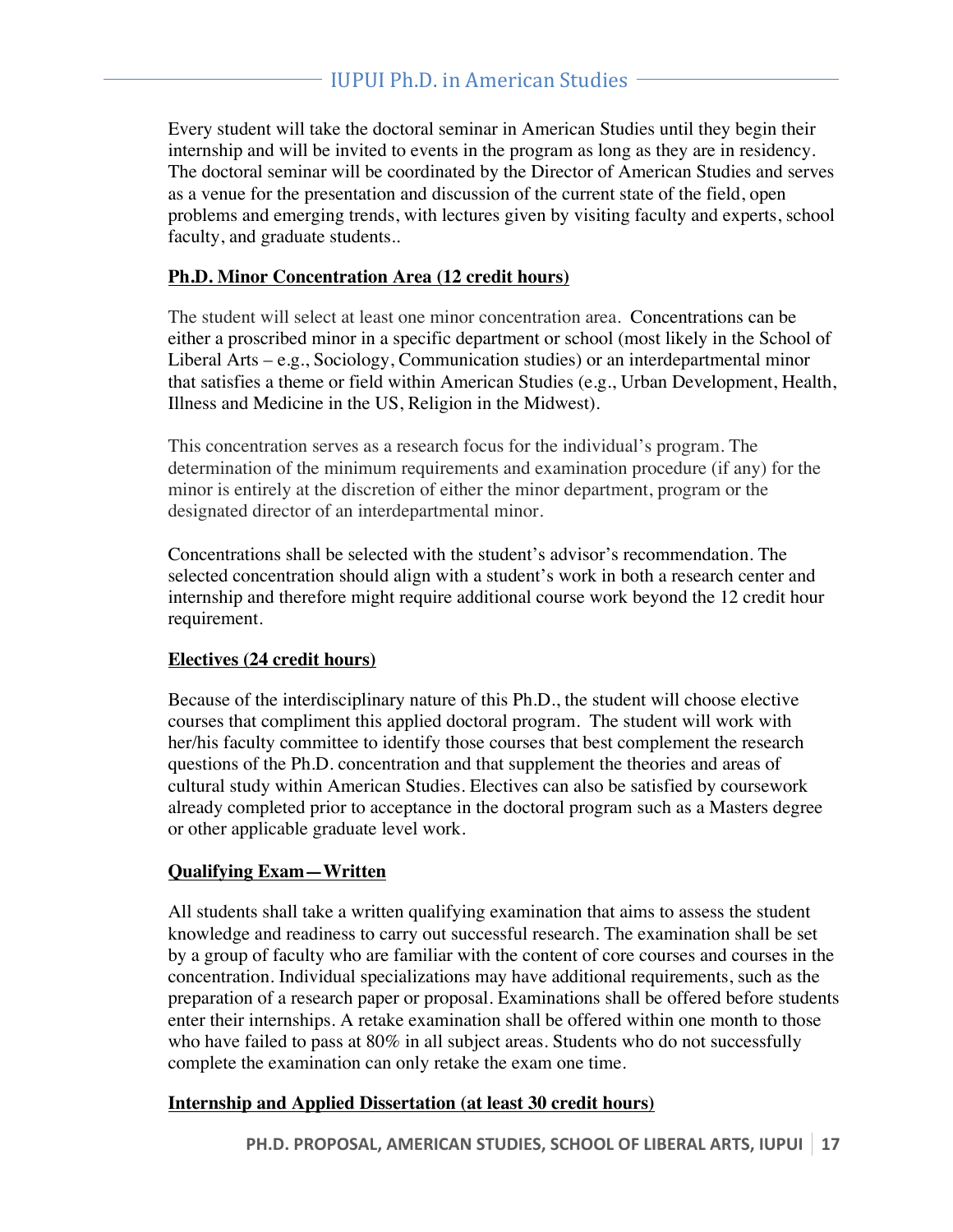#### *Internship*

Among the chief aims of the program is to provide doctoral students in the humanities and social sciences with opportunities to train for careers outside of academia. The doctoral internship required of this program places interns in non-profit, for-profit, and government agencies where they participate full-time in the substantive work of an organization. The AMST program works with the external organization to cover costs associated with graduate training. The doctoral internship serves as part of the research for student dissertations and therefore must be guided by the student's research committee.

*See appendix 12 for an Internship Questionnaire for potential internship hosts.*

#### *Dissertation*

The American Studies doctoral program requires a student to integrate scholarship with the internship; therefore, the final product will be an applied dissertation. This applied dissertation will contribute to the literature in a student's area of concentration. The dissertation must be an original contribution to the knowledge of that field. The dissertation is written under the supervision of a research director and a research committee and **cannot** be a collection of unrelated published papers. There must be a logical connection between all components of the dissertation. It is the responsibility of the student's research committee to determine the kind and amount of published material that may be included in a dissertation.

#### *Research committee and proposal* (From the campus bulletin)

The research proposal for the dissertation must be approved by the student's research committee. To initiate research for the dissertation, the student chooses a faculty member who will agree to direct the dissertation. The director of American Studies shall then recommend to the dean for approval a research committee composed of the chosen director (who will also normally serve as chairperson of the committee), and two or more additional faculty members selected from the graduate faculty who are best qualified to assist the student in conducting the research for the dissertation. The committee has the responsibility of supervising the research, reading the dissertation, and conducting the final examination.

All chairpersons of research committees and directors of research must be members of the graduate faculty with the endorsement to direct doctoral dissertations. If, however, special expertise in an area is held by a member of the graduate faculty who does not have the endorsement, the director of American Studies may request that the dean approve such an individual as research committee chairperson or director of the dissertation research.

After consultation with and approval by the dissertation director and research committee, the student will submit to the University Graduate School a one- or two-page prospectus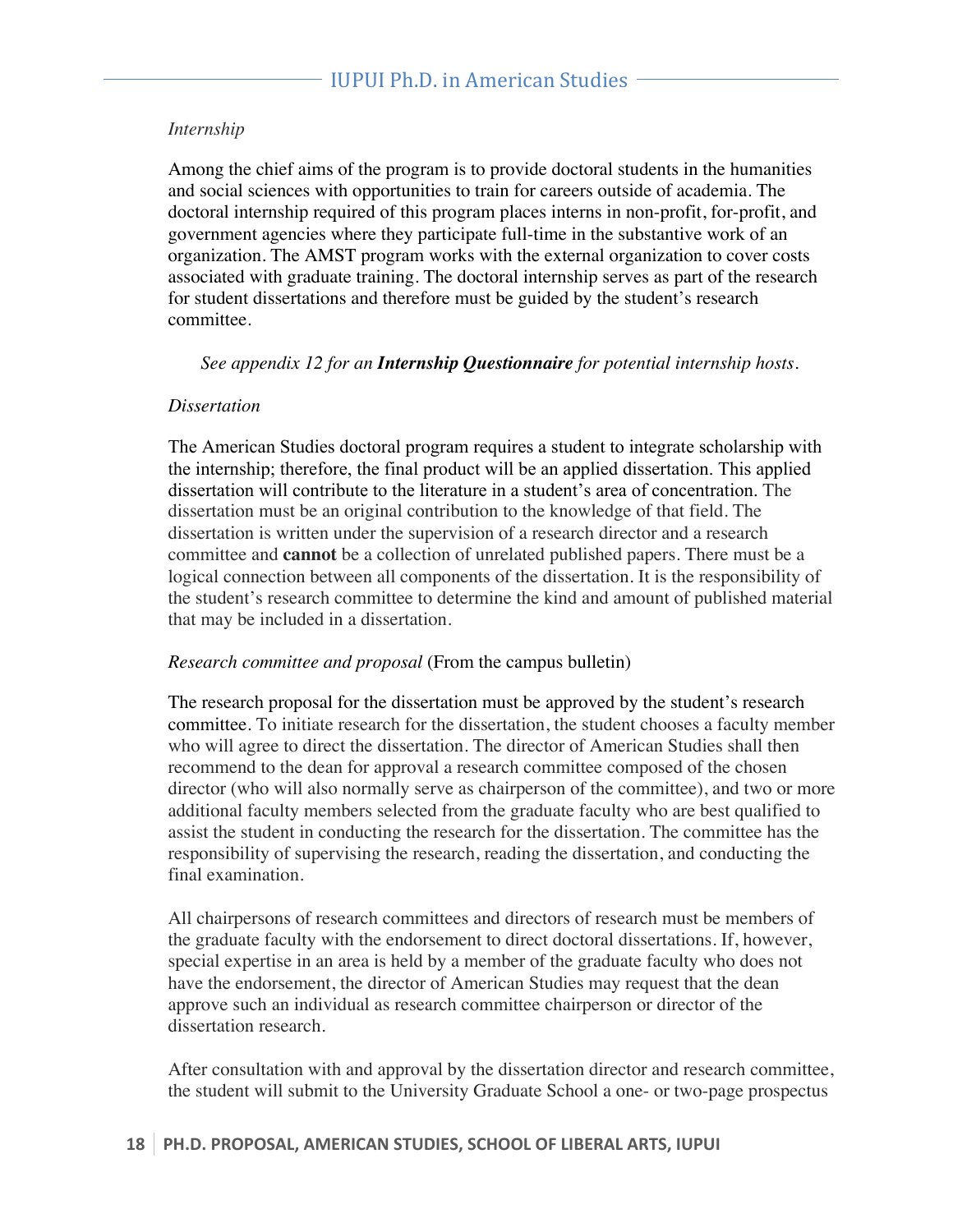of the dissertation research.

#### *Estimated Time to Completion Rates*

Full-time without previous graduate credits  $= 90$  hrs./5 years Full-time with up to 30 graduate credits  $= 60$  hrs./4 years Part-time without previous graduate credit  $= 90$  hrs./7 years Part-time with up to 30 graduate credits  $= 60$  hrs./6 years

- B. Exceeding the Standard Expectation of Credit Hours: Not Applicable
- C. Program Competencies or Learning Outcomes
	- Demonstrate logical problem solving by integrating philosophical and scientific methods
	- Summarize literature in a particular field or concentration
	- Integrate philosophical and scientific methods in a research design
	- Summarize and critique assumptions that prevail in the study of the United States and its institutions
	- Analyze and compare different case studies
	- Coordinate a project and interact with a team within a non-academic environment as part of an internship
	- Produce a project design that integrates web-based material within an interactive environment.
	- Contrast institutional differences between the United States and other countries through experiences made possible by study in international centers of American Studies
	- Demonstrate applicability of project design
	- Test and evaluate research project with a team of experts
	- Defend and refine research project
- D. Assessment of Graduate Student Learning:
	- Graded course work based on learning rubric
	- Successful defense of research design
	- Construction and maintenance of a digital research portfolio
	- Integration of internship into a dissertation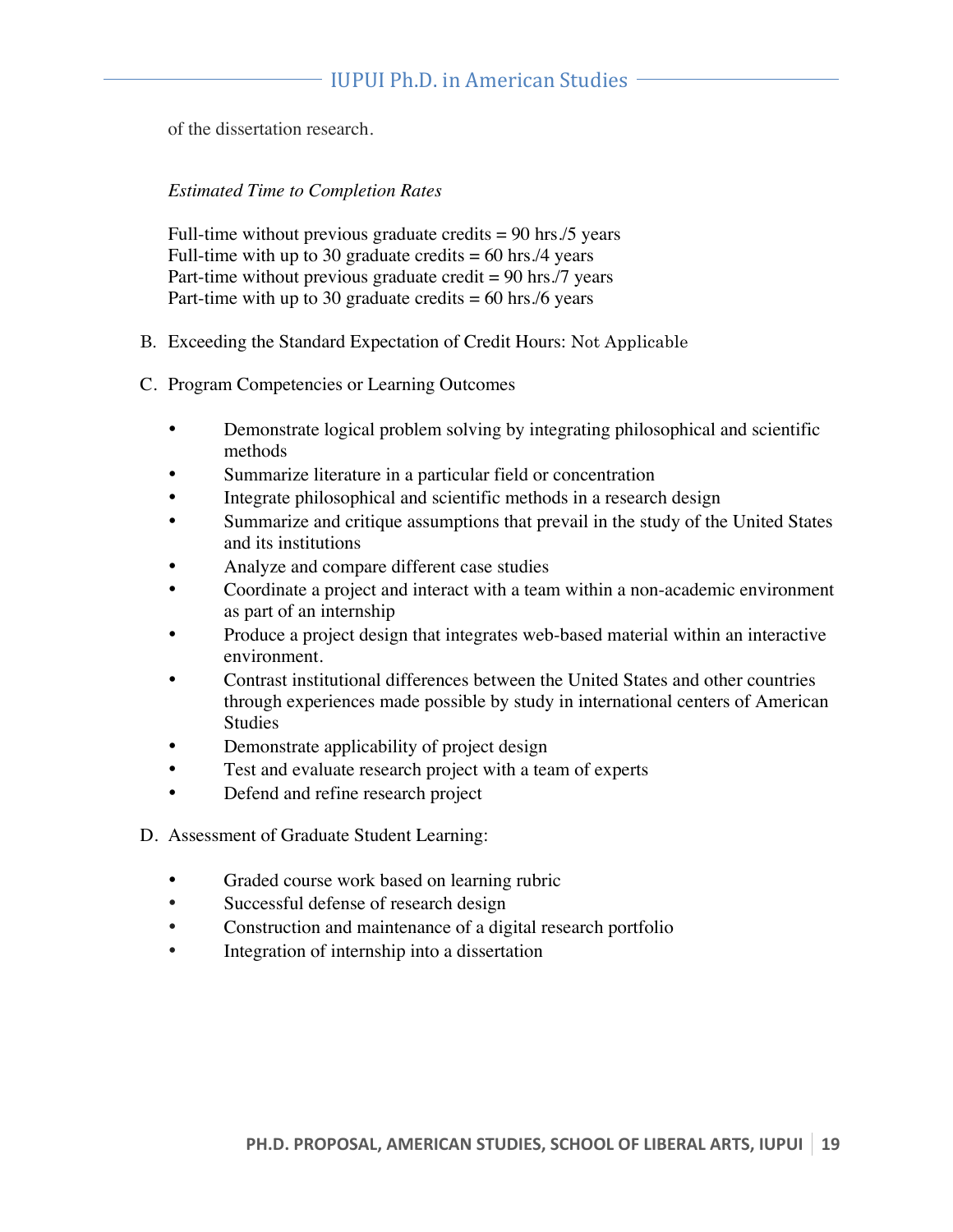## - IUPUI Ph.D. in American Studies -

| <b>Student Outcomes</b>                                                                                                                                                                        | <b>Where will</b><br>students<br>learn this<br>knowledge<br>or skill? | <b>How will</b><br>student<br>achievement<br>of the outcome<br>be assessed?                          | <b>Relationship to</b><br>Mission, PGLs, and<br>RISE?                                                                                                                                                                                                                       | In what<br>setting will<br>the<br>assessment<br>take place?                              |
|------------------------------------------------------------------------------------------------------------------------------------------------------------------------------------------------|-----------------------------------------------------------------------|------------------------------------------------------------------------------------------------------|-----------------------------------------------------------------------------------------------------------------------------------------------------------------------------------------------------------------------------------------------------------------------------|------------------------------------------------------------------------------------------|
| Outcome 1: Summarize and<br>analyze major theories in the<br>field of American Studies in<br>various geographic,<br>ideological, and political<br>contexts                                     | 601:<br>American<br>Studies in<br>Theory                              | Written work,<br>group<br>discussion                                                                 | In course assignments,<br>instructor evaluated, part<br>of on-line portfolio<br>maintained by each<br>student.                                                                                                                                                              | AMST <sub>601</sub>                                                                      |
| Outcome 2: Analyze series<br>of case studies, contrasting<br>origins, distinguishing<br>different levels of change<br>over time, and appraise<br>actions taken to address each<br>case         | 602:<br>American<br>Studies in<br>Practice                            | Written work,<br>group<br>discussion                                                                 | In course assignments,<br>instructor evaluated, part<br>of on-line portfolio.                                                                                                                                                                                               | <b>AMST 602</b>                                                                          |
| Outcome 3: Apply grounded<br>research study using<br>statistical methods including<br>regression                                                                                               | Quantitative<br>/Qualitative<br>Methods                               | Written work,<br>applied work                                                                        | In course assignments,<br>instructor evaluated, part<br>of on-line portfolio                                                                                                                                                                                                | Required<br>Courses                                                                      |
| Outcome 4: Create a web-<br>based interactive<br>environment that integrates<br>media; Demonstrate<br>theoretical arguments.                                                                   | Digital<br>Methods                                                    | Web-based<br>work                                                                                    | In course assignments,<br>instructor evaluated, part<br>of on-line portfolio                                                                                                                                                                                                | Required<br>Courses                                                                      |
| Outcome 5: Identify<br>problems and the methods<br>necessary to address them.<br>Organize research plan and<br>literature relevant to<br>problem. Share knowledge<br>and progress with cohort. | Doctoral<br>Seminar                                                   | Collaborative<br>project with<br>cohort, most<br>likely a<br>blog/website<br>for the AMST<br>program | Program director<br>monitors participation in<br>on-line forum. Students<br>will discuss issues<br>through a program blog<br>for student work. This<br>blog will act as a digital<br>workshop and serve as a<br>location for student<br>collaboration and peer<br>critique. | On-line                                                                                  |
| Outcome 6: Summarize and<br>analyze literature in<br>American Studies methods<br>and one minor concentration                                                                                   | Coursework<br>in programs/<br>departments                             | Qualifying<br>Exam                                                                                   | In course assignments,<br>instructor evaluation of<br>written work and<br>discussion participation,<br>digital portfolio and on-<br>line collaboration with<br>cohort                                                                                                       | In courses,<br>through<br>digital<br>portfolio,<br>and as part<br>of digital<br>workshop |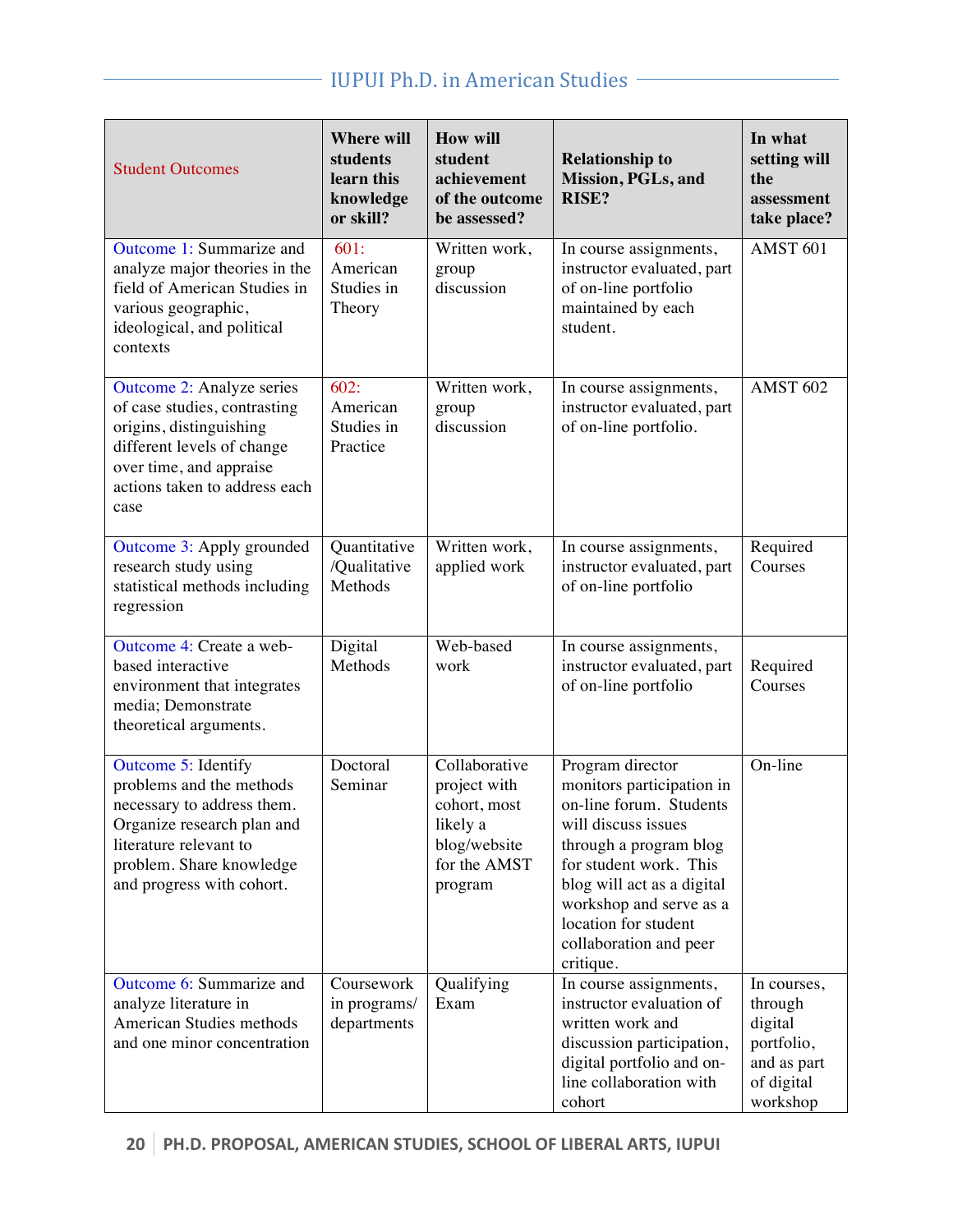# IUPUI Ph.D. in American Studies

| <b>Student Outcome</b>                                                                                         | <b>Where will</b><br>students<br>learn this<br>knowledge<br>or skill? | <b>How will</b><br>student<br>achievement<br>of the outcome<br>be assessed? | <b>Relationship to</b><br>Mission, PULs, and<br><b>RISE?</b>                                                                                                       | In what<br>setting will<br>the<br>assessment<br>take place? |
|----------------------------------------------------------------------------------------------------------------|-----------------------------------------------------------------------|-----------------------------------------------------------------------------|--------------------------------------------------------------------------------------------------------------------------------------------------------------------|-------------------------------------------------------------|
| Outcome 7: Apply core and<br>field knowledge bases to<br>settings outside of the<br>classroom                  | Internship                                                            | Digital<br>portfolio                                                        | Research mentor and<br>internship mentor<br>evaluate work submitted<br>to digital portfolio.<br>Metrics established as<br>part of work undertaken<br>in internship | In a practice<br>setting                                    |
| <b>Outcome 8: Evaluate</b><br>research topic in a<br>transnational and<br>comparative framework.               | International<br>experience                                           | Written work,<br>group<br>discussion                                        | Research mentor,<br>external mentor, and<br>mentor on-site at<br>international center                                                                              | In class and<br>international<br>site                       |
| Outcome 9: Compile data,<br>summarize findings based on<br>research design, write<br>research-based manuscript | Dissertation                                                          | Research<br>project based<br>on digital<br>portfolio                        | Committee comprised of<br>research mentor,<br>external mentor,<br>international mentor                                                                             | Web-based<br>portfolio                                      |
| Outcome 10: Analyze job<br>openings in area of interest<br>and expertise                                       | Digital<br>Workshop                                                   | Digital<br>portfolio                                                        | Committee comprised of<br>program director,<br>research mentor,<br>representative from<br>program of visitors                                                      | Web-based<br>portfolio                                      |
| Outcome 11: Develop<br>professional portfolio for use<br>in job search                                         | Digital<br>workshop                                                   | Digital<br>portfolio                                                        | Committee comprised of<br>program director,<br>research mentor,<br>representative from<br>program board of<br>visitors                                             | Web-based<br>portfolio                                      |
| <b>Summative Outcomes</b>                                                                                      |                                                                       |                                                                             |                                                                                                                                                                    |                                                             |
| Outcome 1: Achieve 80%<br>employment in first year                                                             | Digital<br>workshop                                                   | Student self-<br>reporting                                                  | Committee comprised of<br>program director,<br>program board of<br>advisors                                                                                        | Annual<br>report                                            |
| Outcome 2: Achieve 95%<br>employer satisfaction                                                                | Digital<br>workshop                                                   | Employer self-<br>reporting                                                 | Committee comprised of<br>program director,<br>program board of<br>advisors                                                                                        | Annual<br>report                                            |
| Outcome 3: Achieve 90%<br>alumni involvement                                                                   | Digital<br>workshop                                                   | Alumni self-<br>reporting                                                   | Committee comprised of<br>program director,<br>program board of<br>advisors                                                                                        | Annual<br>report                                            |
| <b>Outcome 4: Track</b><br>publication record of<br>students                                                   | Program<br>website                                                    | Program<br>director<br>oversight                                            | Program director and<br>program board of<br>advisors                                                                                                               | Program<br>website                                          |